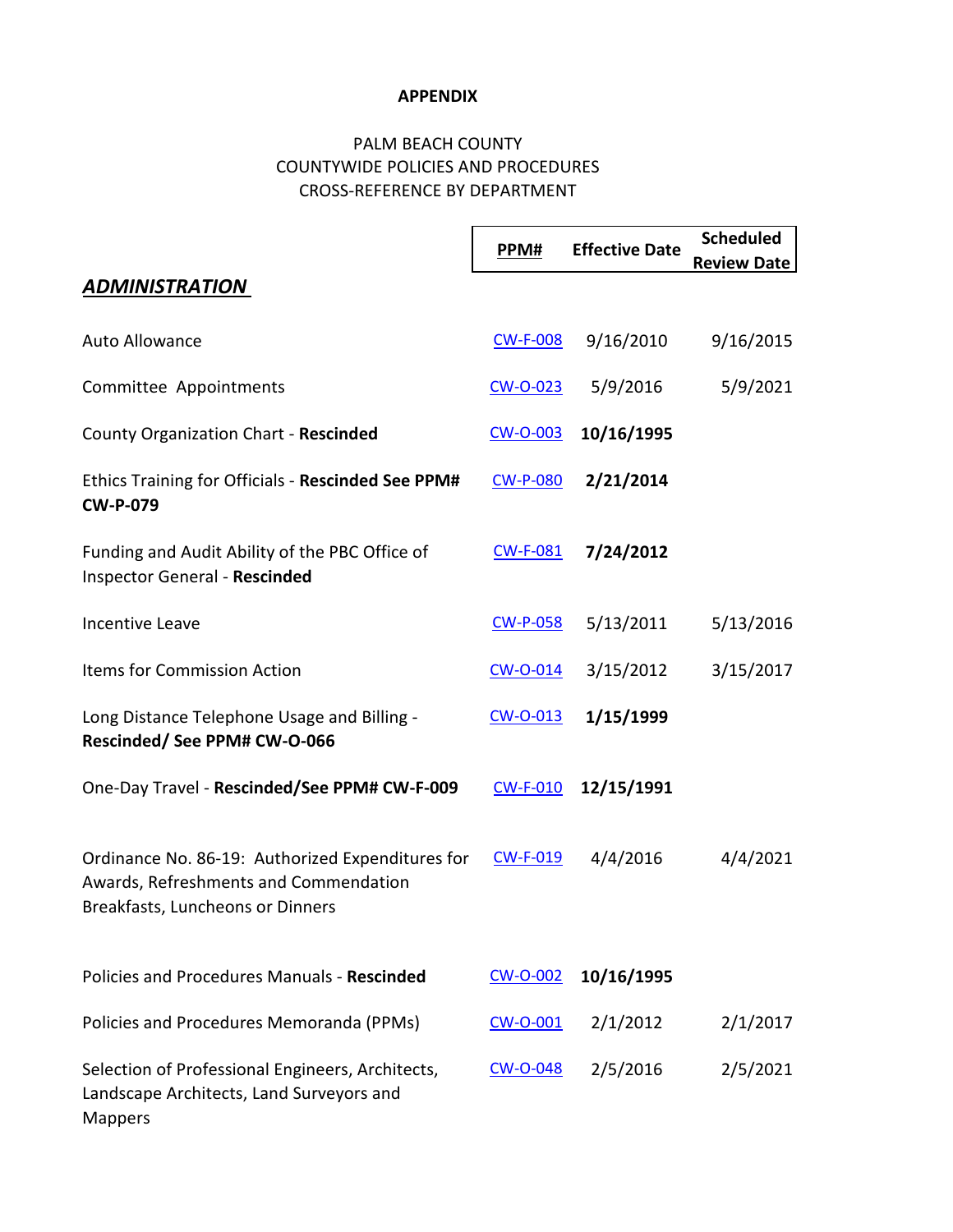|                                                                                                            | PPM#            | <b>Effective Date</b> | <b>Scheduled</b><br><b>Review Date</b> |
|------------------------------------------------------------------------------------------------------------|-----------------|-----------------------|----------------------------------------|
| Submission of Annual Narrative Reports For<br>Boards/Committees/Task Forces/Councils -<br><b>Rescinded</b> | <b>CW-O-060</b> | 2/25/2015             |                                        |
| DEPT. OF ECONOMIC SUSTAINABILITY                                                                           |                 |                       |                                        |
|                                                                                                            |                 |                       |                                        |
| Economic and Fiscal Review of Ordinances                                                                   | CW-O-057        | 9/6/2012              | 9/6/2017                               |
| <b>Impact Fee Affordable Housing Assistance</b><br>Program                                                 | <b>CW-F-036</b> | 12/20/2012            | 12/20/2017                             |
| <b>COUNTY ATTORNEY</b>                                                                                     |                 |                       |                                        |
| Countywide Ordinances: Applicability; and<br>Notification to Municipalities                                | CW-O-041        | 5/13/2013             | 5/13/2018                              |
| <b>Document Control</b>                                                                                    | CW-O-029        | 8/1/2011              | 8/1/2016                               |
| Documents Requiring Legal Review                                                                           | <b>CW-O-016</b> | 10/2/2012             | 10/2/2017                              |
| <b>Eminent Domain Settlements and Payment of</b><br>Litigation Expenses for Right-of-way Acquisitions      | <b>CW-F-068</b> | 2/4/2016              | 2/4/2021                               |
| Industrial Development/Private Activity Bonds                                                              | <b>CW-F-065</b> | 5/15/2013             | 5/15/2018                              |
| <b>Outside Counsel Conflicts of Interest</b>                                                               | CW-O-052        | 10/5/1993             | 7/12/2016                              |
| Reimbursement of Attorney's Fees and Costs In<br>Defending Ethics Complaints                               | <b>CW-F-057</b> | 9/25/2015             | 9/25/2020                              |
| The Use, Retention, and Destruction of Electronic<br>Mail (E-Mail)                                         | <b>CW-R-006</b> | 10/2/2012             | 10/2/2017                              |
| <b>ENGINEERING AND PUBLIC WORKS</b>                                                                        |                 |                       |                                        |
| Acceptance of Special District Roads by the County                                                         | CW-O-028        | 9/6/2012              | 9/6/2017                               |
| <b>Annual Construction Contract Usage</b>                                                                  | <b>CW-F-082</b> | 12/1/2015             | 12/1/2020                              |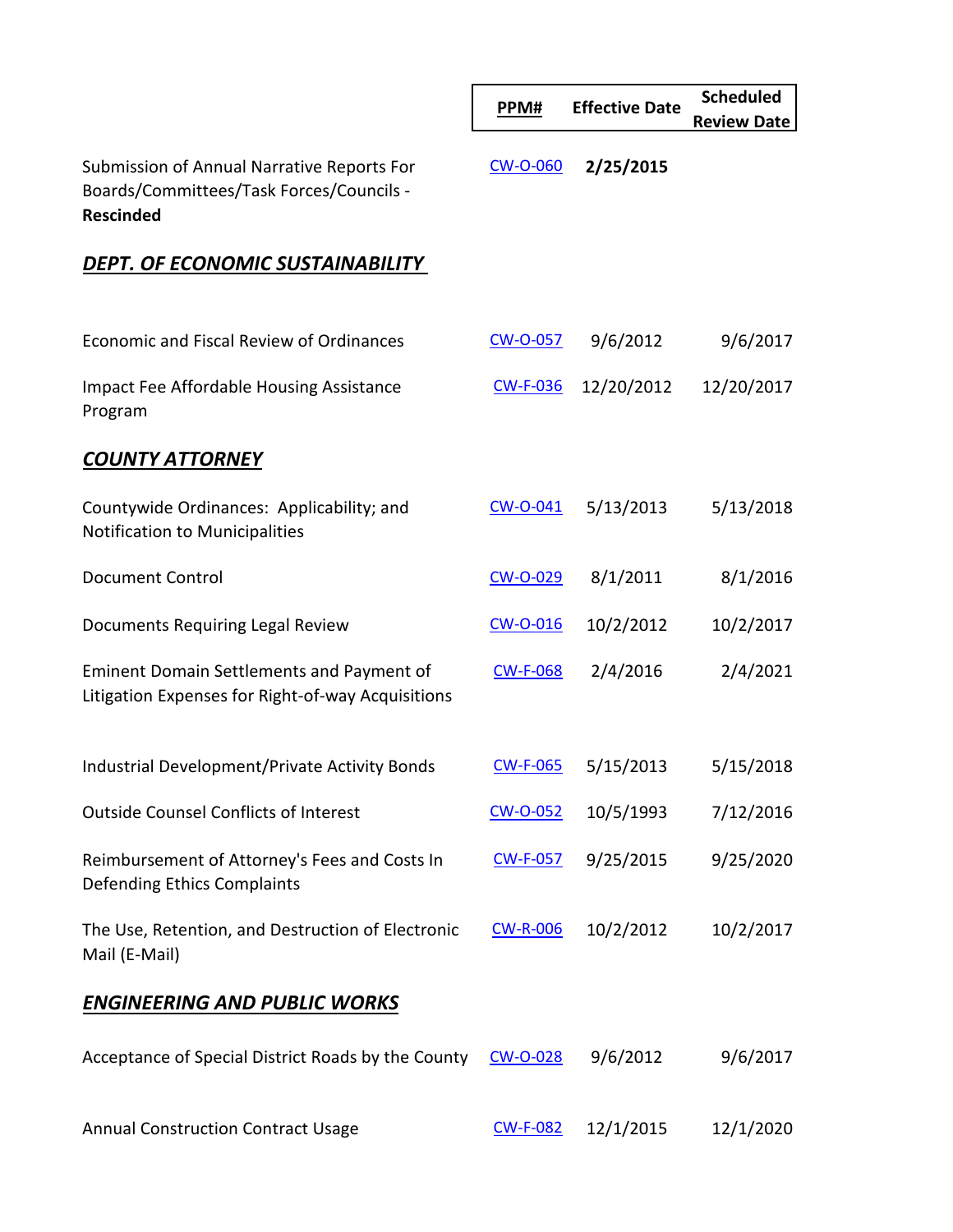|                                                                                                               | PPM#            | <b>Effective Date</b> | <b>Scheduled</b><br><b>Review Date</b> |
|---------------------------------------------------------------------------------------------------------------|-----------------|-----------------------|----------------------------------------|
| Architectural and Engineering Consultant<br>Multipliers                                                       | <b>CW-F-066</b> | 1/20/2012             | 1/20/2017                              |
| Development Order Conditions to Reserve Park-<br>and-Ride Spaces Within Nonresidential<br>Developments        | CW-O-087        | 1/3/2013              | 1/3/2018                               |
| <b>State Plane Coordinate Requirements for Surveys</b><br>for Palm Beach County                               | CW-O-058        | 4/27/2012             | 4/27/2017                              |
| <b>ENVIRONMENTAL RESOURCES</b><br><b>MANAGEMENT</b>                                                           |                 |                       |                                        |
| <b>Eminent Domain Settlements and Payment of</b><br>Litigation Expenses for Conservation Land<br>Acquisitions | <b>CW-F-070</b> | 10/15/2015            | 10/16/2020                             |
| <b>FACILITIES DEVELOPMENT AND</b><br><b>OPERATIONS</b>                                                        |                 |                       |                                        |
| <b>Access Systems</b>                                                                                         | $CW-L-041$      | 8/13/2014             | 8/13/2019                              |
| <b>Acquisition of Artwork</b>                                                                                 | <b>CW-F-072</b> | 12/20/2005            | 5/11/2016                              |
| Animals/Pets in County Owned Buildings                                                                        | CW-O-075        | 8/19/2002             | 8/31/2016                              |
| <b>Bond Waiver Program</b>                                                                                    | <b>CW-F-016</b> | 4/3/2013              | 4/3/2018                               |
| Cable Television and Satellite Services in County<br><b>Facilities</b>                                        | CW-O-088        | 6/12/2013             | 6/12/2018                              |
| Capital (Fixed) and Intangible Asset Capitalization<br>Levels, Valuation Methods and Depreciable Lives        | $CW-F-014$      | 5/20/2015             | 5/20/2020                              |
| <b>Criminal History Record Checks</b>                                                                         | <b>CW-L-044</b> | 2/25/2014             | 2/25/2019                              |
| <b>Emergency Utilization of 800 MHZ Emergency</b><br><b>Management Talk-Groups</b>                            | <b>CW-L-002</b> | 5/1/2003              | 5/11/2016                              |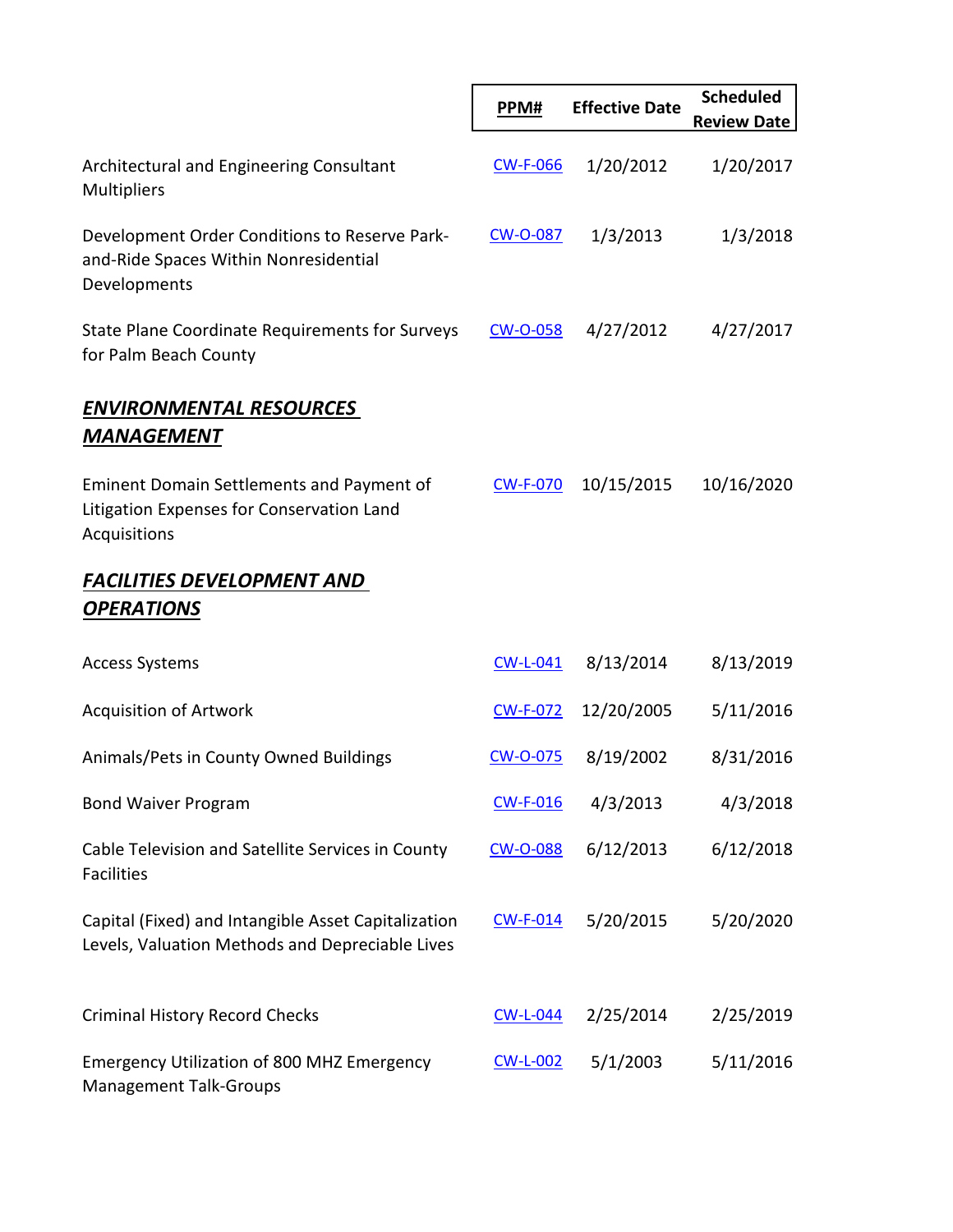|                                                                                                                        | PPM#            | <b>Effective Date</b> | <b>Scheduled</b><br><b>Review Date</b> |
|------------------------------------------------------------------------------------------------------------------------|-----------------|-----------------------|----------------------------------------|
| Encroachments on County Owned Real Estate<br>(Non Right-of-Way) - Rescinded - See PPM# CW-L-<br>023                    | <b>CW-L-022</b> | 10/3/2012             |                                        |
| Energy Management & Conservation Program for<br>County Owned, Maintained & Leased Facilities                           | $CW-L-014$      | 4/8/2016              | 4/8/2021                               |
| Evaluating, Recovering and Recording<br>Errors/Omissions by a Design Professional                                      | <b>CW-F-067</b> | 5/1/2012              | 5/1/2017                               |
| Fire Alarm Reporting Procedures - Rescinded                                                                            | <b>CW-R-004</b> | 10/16/1998            |                                        |
| Fire Suppression Equipment Maintenance                                                                                 | <u>CW-O-034</u> | 5/13/2011             | 5/13/2016                              |
| Fixed Asset Depreciation - Rescinded/See PPM#<br><b>CW-F-014</b>                                                       | $CW-F-021$      | 7/1/1998              |                                        |
| <b>Fleet Management</b>                                                                                                | CW-O-035        | 3/10/2015             | 3/10/2020                              |
| Food Service & Retail Leases & Concessions in<br>Palm Beach County Owned and Leased Buildings<br>and Public Facilities | <u>CW-O-032</u> | 12/1/2012             | 10/1/2017                              |
| Main Courthouse Floor Loading - Rescinded                                                                              | CW-O-015        | 5/1/2004              |                                        |
| Master Key Systems; Key Issuance - Rescinded                                                                           | <b>CW-L-047</b> | 8/13/2014             |                                        |
| Master Space Surveys & Strategic Facility Plans -<br><b>Rescinded</b>                                                  | $CW-L-015$      | 6/15/2011             |                                        |
| Master Space Survey - Rescinded                                                                                        | $CW-L-018$      | 10/16/1998            |                                        |
| Naming and Honoring Individuals or Groups in<br><b>County Owned and Leased Facilities</b>                              | <b>CW-O-044</b> | 7/28/2015             | 7/28/2020                              |
| After-Hours Access to PBC Facilities with a<br><b>Human Security Presence</b>                                          | <b>CW-L-007</b> | 6/12/2015             | 6/12/2020                              |
| Physical Security Programs in County Owned &<br><b>Leased Buildings</b>                                                | <b>CW-L-033</b> | 9/16/2013             | 9/16/2018                              |
| <b>Pollutant Storage Tank Systems</b>                                                                                  | <b>CW-O-045</b> | 8/19/2013             | 8/19/2018                              |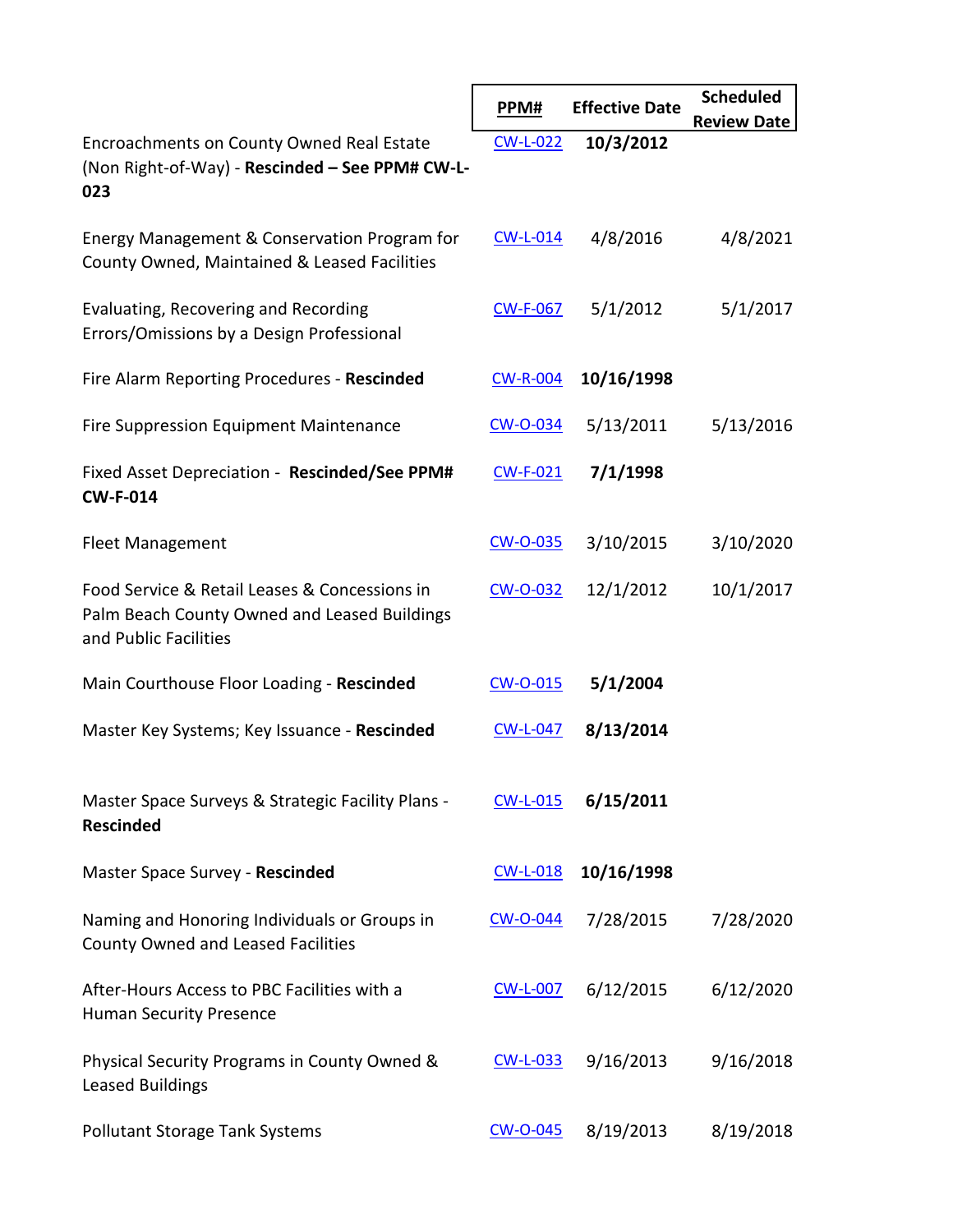|                                                                                                                                                       | PPM#            | <b>Effective Date</b> | <b>Scheduled</b><br><b>Review Date</b> |
|-------------------------------------------------------------------------------------------------------------------------------------------------------|-----------------|-----------------------|----------------------------------------|
| P.U.D. - Planned Unit Development Civic Site<br>Processing - Rescinded                                                                                | $CW-L-016$      | 12/1/2011             |                                        |
| Prohibition of Weapons in the Palm Beach County<br><b>Facilities</b>                                                                                  | $CW-L-042$      | 2/25/2014             | 2/25/2019                              |
| Prohibition on Use or Possession of Alcohol<br>Beverages on County Property and in County<br><b>Facilities</b>                                        | <u>CW-P-026</u> | 10/1/2012             | 10/1/2017                              |
| Real Property Acquisition (Non Right-of-Way) -<br><b>Rescinded</b>                                                                                    | $CW-L-013$      | 12/28/2012            |                                        |
| <b>Real Property</b><br>Acquisition/Disposition/Exchange/Lease/Request<br>for Proposals Process (Non Right-of-Way) -<br>Rescinded - See PPM# CW-L-023 | $CW-L-025$      | 10/3/2012             |                                        |
| Real Property Dispositions (Non Right-of-Way) -<br>Rescinded - See PPM# CW-L-023                                                                      | $CW-L-012$      | 10/3/2012             |                                        |
| Real Property Donations/Charitable Lease to Not-<br>for-Profit Palm Beach County Organizations -<br>Rescinded - See PPM# CW-L-023                     | <b>CW-L-020</b> | 10/3/2012             |                                        |
| Real Property Exchanges (Non Right-of-Way) -<br>Rescinded - See PPM# CW-L-023                                                                         | <b>CW-L-026</b> | 10/3/2012             |                                        |
| Requirements for the Acquisition, Disposition,<br>Lease and Exchange of Real Property                                                                 | <u>CW-L-023</u> | 7/3/2014              | 7/3/2019                               |
| Real Property Out-Leases (Non Right-of-Way) -<br>Rescinded - See PPM# CW-L-023                                                                        | $CW-L-024$      | 10/3/2012             |                                        |
| Refueling and Repair of County Vehicles, etc. -<br>Rescinded/See PPM#CW-O-035                                                                         | <b>CW-F-015</b> |                       | 9/10/2010                              |
| Requests for Radios, Pagers, Fire/Security Alarm<br>Systems, Audio/Visual Systems & Closed<br>Circuit/Cable/Satellite Television Systems              | <b>CW-L-030</b> | 6/10/2011             | 6/10/2016                              |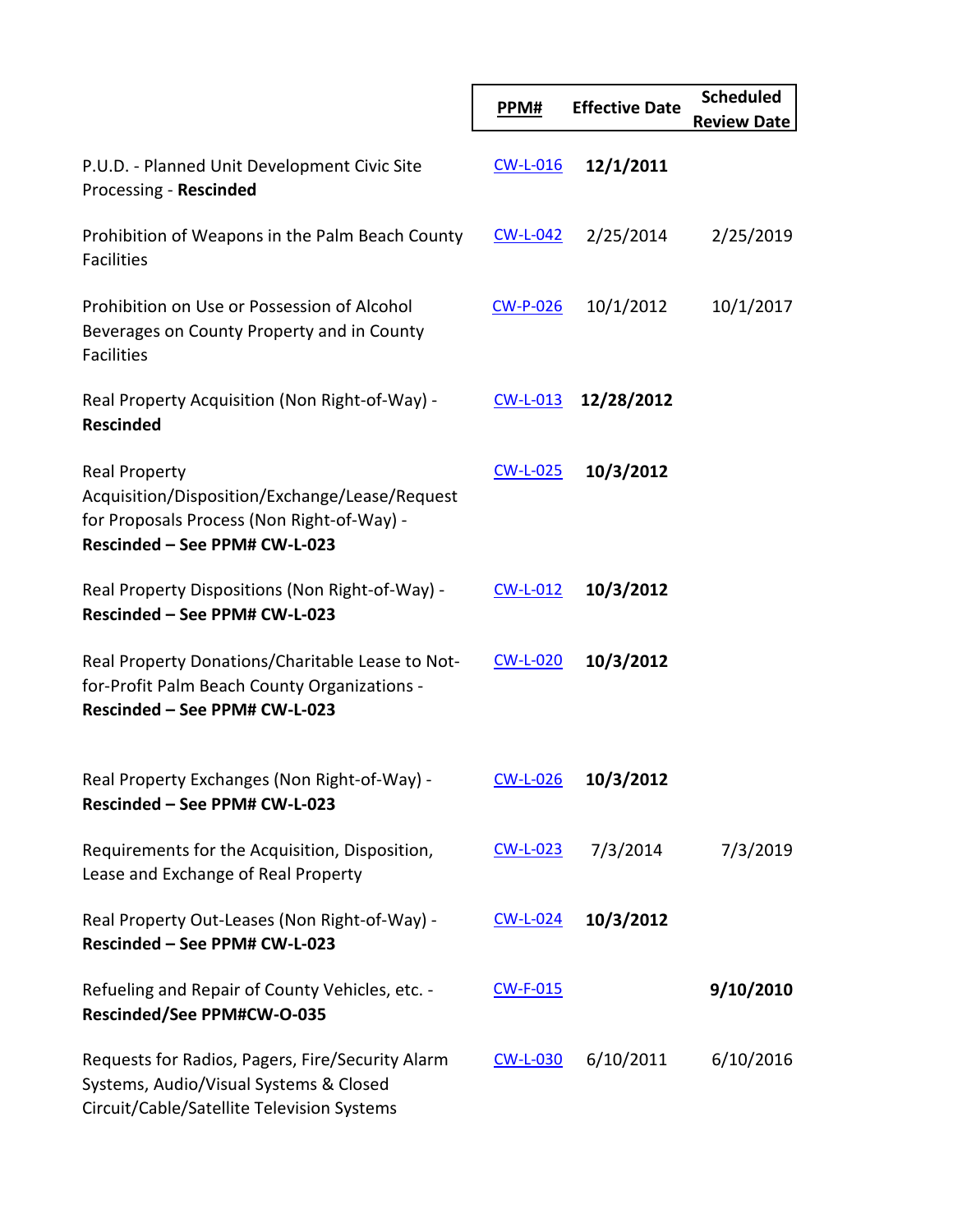|                                                                                                                    | PPM#            | <b>Effective Date</b> | <b>Scheduled</b><br><b>Review Date</b> |
|--------------------------------------------------------------------------------------------------------------------|-----------------|-----------------------|----------------------------------------|
| Requests for Facilities-Related Services                                                                           | <b>CW-O-040</b> | 6/10/2011             | 6/10/2016                              |
| Requirements for Construction and Construction<br>Related Contracts with Values of Less than<br>\$200,000          | <b>CW-F-064</b> | 11/12/2014            | 11/12/2019                             |
| Requests for Work -- Facility Improvements -<br><b>Rescinded</b>                                                   | <b>CW-L-017</b> | 9/10/2010             |                                        |
| Requirements for the Purchase, Sale and Lease of<br>Real Property - Number Retired                                 | <b>CW-L-040</b> |                       |                                        |
| Security Screening Program at the Palm Beach<br>County Governmental Center - Rescinded/See<br><b>PPM #CW-L-042</b> | <b>CW-L-043</b> | 5/13/2011             |                                        |
| <b>Space Allocation Standards</b>                                                                                  | <b>CW-L-019</b> | 7/8/2011              | 7/8/2016                               |
| Sub-Pool Vehicle Assignments - Rescinded                                                                           | CW-O-019        | 12/26/2007            |                                        |
| Use of the Convention Center for County Events                                                                     | CW-O-089        | 5/6/2016              | 5/6/2021                               |
| Use of County Owned Properties for Non-County<br><b>Activities</b>                                                 | CW-O-024        | 4/8/2016              | 4/8/2021                               |
| Vehicular Access to Governmental Center<br>Courtyard - Rescinded                                                   | <b>CW-O-030</b> | 9/25/1997             |                                        |
| Vending Machines on County-Owned or Leased<br>Property                                                             | <b>CW-F-039</b> | 2/22/2012             | 2/22/2017                              |
| <b>FINANCIAL MANAGEMENT AND BUDGET</b>                                                                             |                 |                       |                                        |
| Accounting Policies for Interfund, Intrafund and<br><b>External Transactions</b>                                   | $CW-F-043$      | 5/20/2015             | 5/20/2020                              |
| <b>Annual Budget Preparation Procedures -</b><br><b>Rescinded</b>                                                  | <b>CW-F-004</b> | 4/1/1998              |                                        |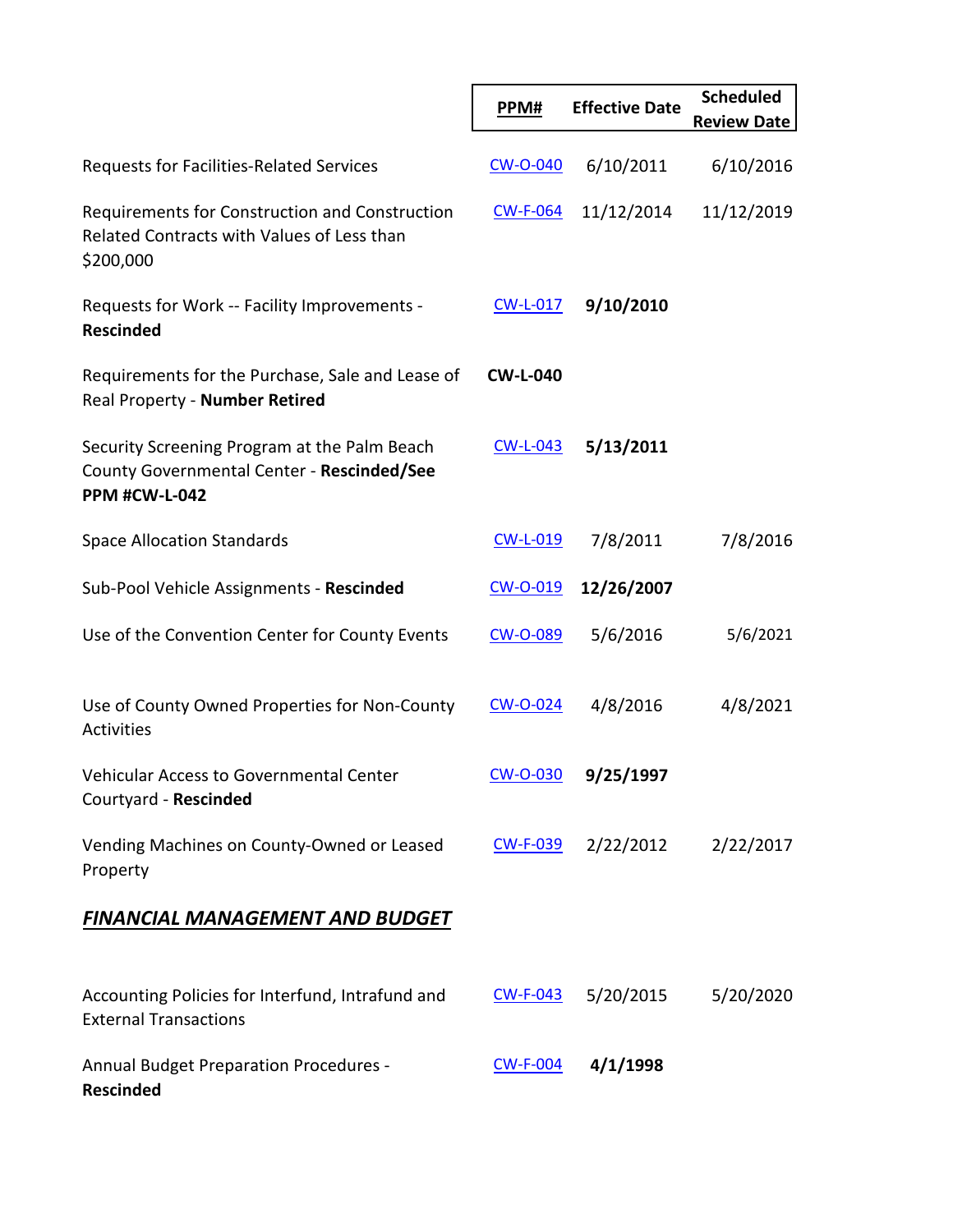|                                                                                                                                            |                 |                       | <b>Scheduled</b>   |
|--------------------------------------------------------------------------------------------------------------------------------------------|-----------------|-----------------------|--------------------|
|                                                                                                                                            | PPM#            | <b>Effective Date</b> | <b>Review Date</b> |
| Boards, Commissions and Task Forces - Expense<br>Payments                                                                                  | <b>CW-O-038</b> | 4/6/2016              | 4/6/2021           |
| <b>Budget Transfers and Amendments</b>                                                                                                     | <b>CW-F-013</b> | 10/16/2015            | 10/16/2020         |
| <b>Budgeted Reserves Reporting</b>                                                                                                         | <b>CW-F-042</b> | 4/16/2013             | 4/16/2018          |
| Capital (Fixed) and Intangible Asset Capitalization<br>Levels, Valuation Methods and Depreciable Lives                                     | $CW-F-014$      | 6/18/2010             | 6/18/2015          |
| Capital Project Fund Management for Impact Fee<br><b>Funding of Capital Projects</b>                                                       | <b>CW-F-032</b> | 4/16/2013             | 4/16/2018          |
| Capital Projects Management Oversight                                                                                                      | <b>CW-F-054</b> | 5/27/2016             | 5/27/2021          |
| Cash Control of Impact Fees                                                                                                                | <u>CW-F-029</u> | 3/29/2016             | 3/29/2021          |
| <b>Collection of Impact Fees</b>                                                                                                           | <b>CW-F-025</b> | 7/3/2014              | 7/3/2019           |
| Competitive Selection of Bond Underwriters Policy                                                                                          | <b>CW-F-078</b> | 11/7/2014             | 11/7/2019          |
| For Negotiated Sales                                                                                                                       |                 |                       |                    |
| Computer Security for the County's Automated<br><b>Financial System</b>                                                                    | <b>CW-F-020</b> | 11/23/2011            | 11/23/2016         |
| Construction (Work)-in-Progress (CWIP)<br><b>Accounting Policies</b>                                                                       | <b>CW-F-062</b> | 5/20/2015             | 5/20/2020          |
| <b>Contract Administration Procedures</b>                                                                                                  | $CW$ -O-018     | 5/20/2015             | 5/20/2020          |
| <b>Change Order and Consultant Services</b><br>Authorization Authority for Construction,<br><b>Engineering and Architectural Contracts</b> | <b>CW-F-050</b> | 2/4/2016              | 2/4/2021           |
| <b>Contract Development and Contract Responsibility</b>                                                                                    | <b>CW-F-049</b> | 10/22/2012            | 10/22/2017         |
| Custody and Disposal of Surplus Assets                                                                                                     | CW-O-027        | 10/2/2012             | 10/2/2017          |
| Debt Management Policy                                                                                                                     | <b>CW-F-074</b> | 6/27/2011             | 6/27/2016          |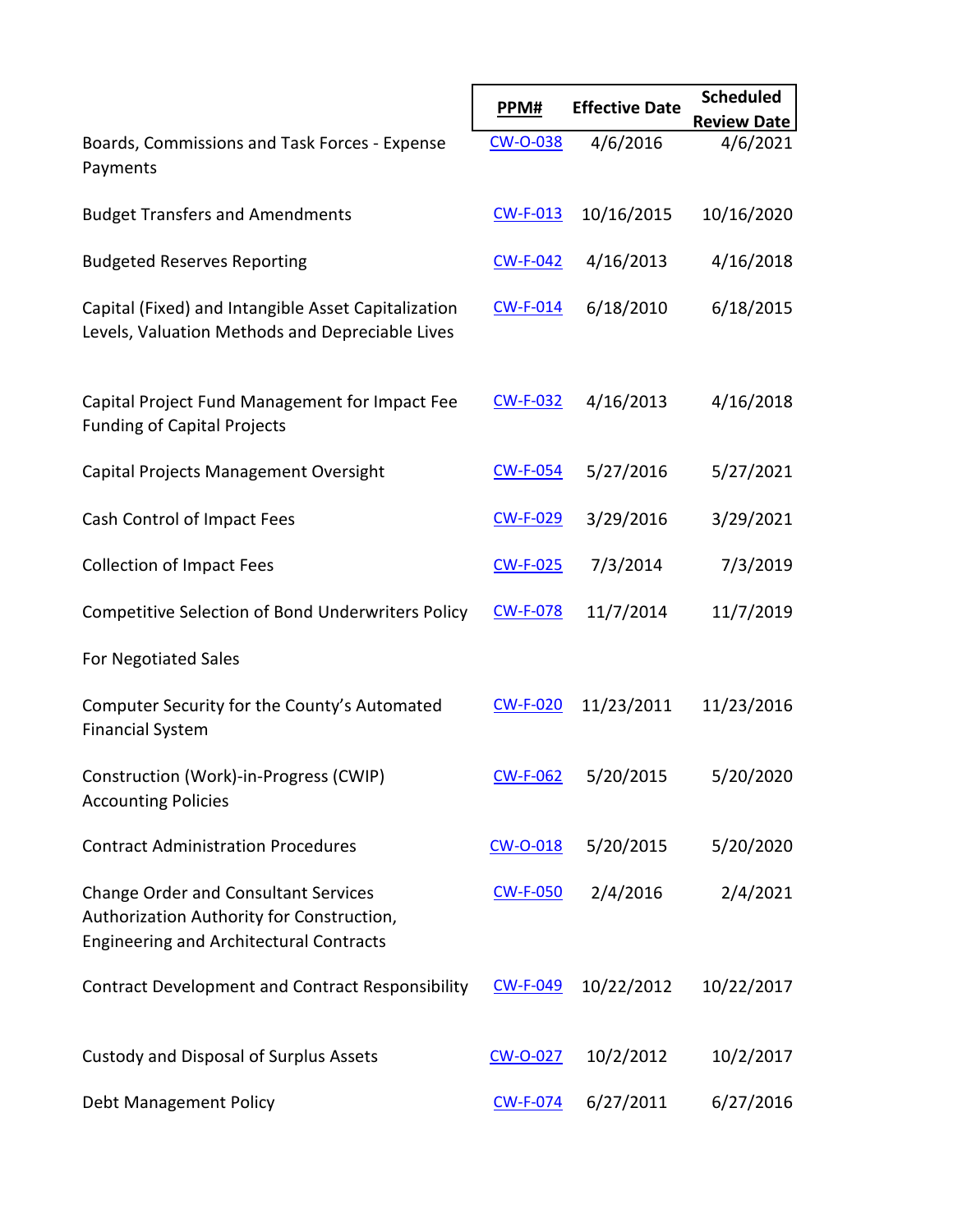|                                                                                                                                                                          | PPM#            | <b>Effective Date</b> | <b>Scheduled</b>   |
|--------------------------------------------------------------------------------------------------------------------------------------------------------------------------|-----------------|-----------------------|--------------------|
|                                                                                                                                                                          |                 |                       | <b>Review Date</b> |
| Debt Service Administration and Arbitrage<br>Reporting: Deletion of Responsibilities between<br>OFMB and the Clerk And Comptroller's Office<br><b>Finance Department</b> | <b>CW-F-080</b> | 4/25/2014             | 4/25/2019          |
| Debt Service Administration: Delineation of<br>Responsibilities between OFMB and the Clerk's<br>Finance Department (Finance) - Rescinded/See<br><b>PPM # CW-F-080</b>    | <b>CW-F-058</b> | 9/14/2009             |                    |
| Disposal of Scrap Metal                                                                                                                                                  | CW-O-039        | 5/13/2013             | 5/13/2018          |
| Donations to the County                                                                                                                                                  | <b>CW-F-037</b> | 4/24/2014             | 4/24/2019          |
| Donations of County-Owned Surplus Tangible<br>Personal Property                                                                                                          | CW-O-067        | 4/8/2016              | 4/8/2021           |
| Duties and Responsibilities of the Impact Fee<br>Coordinator - Rescinded                                                                                                 | <b>CW-F-033</b> | 2/7/2002              |                    |
| Electronic Records -- Management & Public Access                                                                                                                         | <b>CW-R-005</b> | 9/1/2011              | 9/1/2016           |
| <b>Electronic Signatures-- Electronic Transactions</b>                                                                                                                   | <b>CW-R-010</b> | 7/3/2014              | 7/3/2019           |
| <b>Establishment and Reporting of Trust Funds</b>                                                                                                                        | <b>CW-F-053</b> | 7/1/2013              | 7/1/2018           |
| Fees Associated with Public Records Requests                                                                                                                             | <b>CW-F-002</b> | 12/20/2010            | 12/20/2015         |
| Fixed Asset Depreciation - Rescinded/See CW-F-<br>014                                                                                                                    | <b>CW-F-021</b> | 7/1/1998              |                    |
| Fixed Asset Management - Real Property Assets                                                                                                                            | CW-O-037        | 5/6/2014              | 5/6/2019           |
| <b>Grant Administration</b>                                                                                                                                              | <b>CW-F-003</b> | 4/19/2013             | 4/19/2018          |
| Grant Application and Reporting for Non-Routine<br><b>County Funded Grants - Rescinded</b>                                                                               | <b>CW-F-063</b> | 4/25/2011             |                    |
| <b>Impact Fee Compliance Reviews</b>                                                                                                                                     | <b>CW-F-031</b> | 7/19/2012             | 7/19/2017          |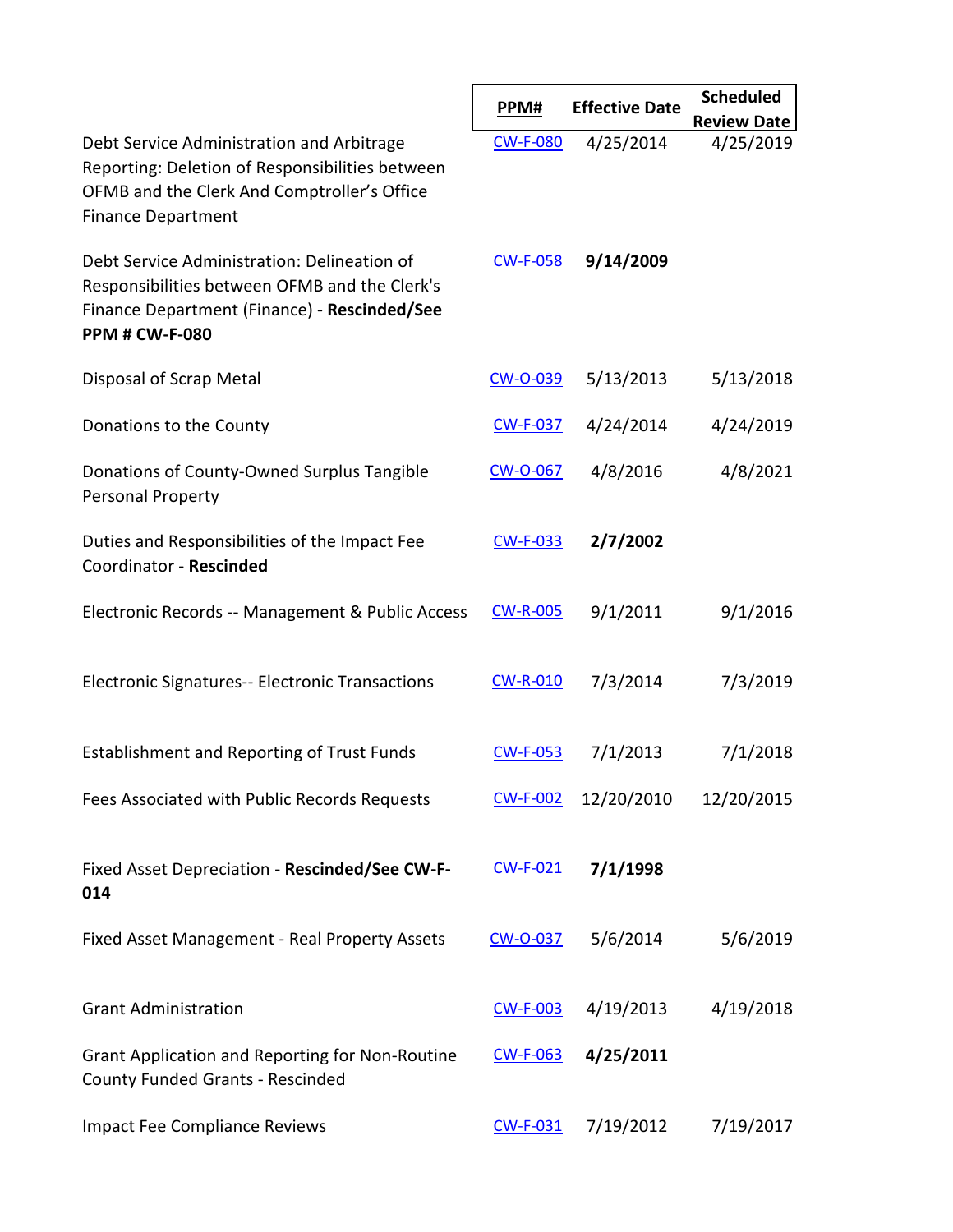|                                                                                                                                                                                    | PPM#            | <b>Effective Date</b> | <b>Scheduled</b><br><b>Review Date</b> |
|------------------------------------------------------------------------------------------------------------------------------------------------------------------------------------|-----------------|-----------------------|----------------------------------------|
| <b>Impact Fee Collection by Municipalities -</b><br><b>Rescinded/See CW-F-025</b>                                                                                                  | $CW-F-023$      | 2/7/2002              |                                        |
| <b>Impact Fee Escrow Agreements</b>                                                                                                                                                | <b>CW-F-069</b> | 2/21/2014             | 2/21/2019                              |
| Impact Fee Recording - Rescinded/See PPM #CW-<br>$F-023$                                                                                                                           | <b>CW-F-027</b> | 1/16/2001             |                                        |
| Interdepartmental Billings                                                                                                                                                         | <b>CW-F-044</b> | 8/18/2011             | 8/18/2016                              |
| <b>Inventory of Parts and Supplies</b>                                                                                                                                             | <b>CW-F-059</b> | 12/1/2013             | 12/1/2018                              |
| IRS Form 1099-S Requirements (Real Estate<br>Transactions)                                                                                                                         | <b>CW-F-073</b> | 9/1/2011              | 9/1/2016                               |
| Lease, Lease-Purchase and Installment Purchase<br>Contracts for Tangible Personable Property -<br><b>Rescinded</b>                                                                 | CW-O-010        | 8/31/2011             |                                        |
| Management Letter Response/Status                                                                                                                                                  | $CW-F-052$      | 5/5/2014              | 5/5/2019                               |
| Microfilming and Quality Control Documentation                                                                                                                                     | <b>CW-R-002</b> | 7/3/2014              | 7/3/2019                               |
| Modifications to the County's Automated<br><b>Financial System</b>                                                                                                                 | <b>CW-F-071</b> | 2/4/2016              | 2/4/2021                               |
| Monitoring the Private Use of Facilities Financed<br>with Tax-Exempt Bonds to Comply with Federal<br>Tax Regulation s and Maintain the Tax-Exempt<br><b>Status Of County Bonds</b> | <b>CW-F-077</b> | 12/17/2012            | 12/17/2017                             |
| Selection of Bond Counsel and Disclosure Counsel                                                                                                                                   | CW-F-079        | 2/4/2016              | 2/4/2021                               |
| Municipal Recomputation and Refund of Impact<br>Fees - Rescinded/See CW-F-026                                                                                                      | <b>CW-F-024</b> | 2/7/2002              |                                        |
| <b>Notary Public Commission</b>                                                                                                                                                    | CW-O-009        | 11/1/2011             | 11/1/2016                              |
| OFMB Review of Formal Contracts and Requests<br>For Proposals                                                                                                                      | CW-O-065        | 5/29/2015             | 5/29/2020                              |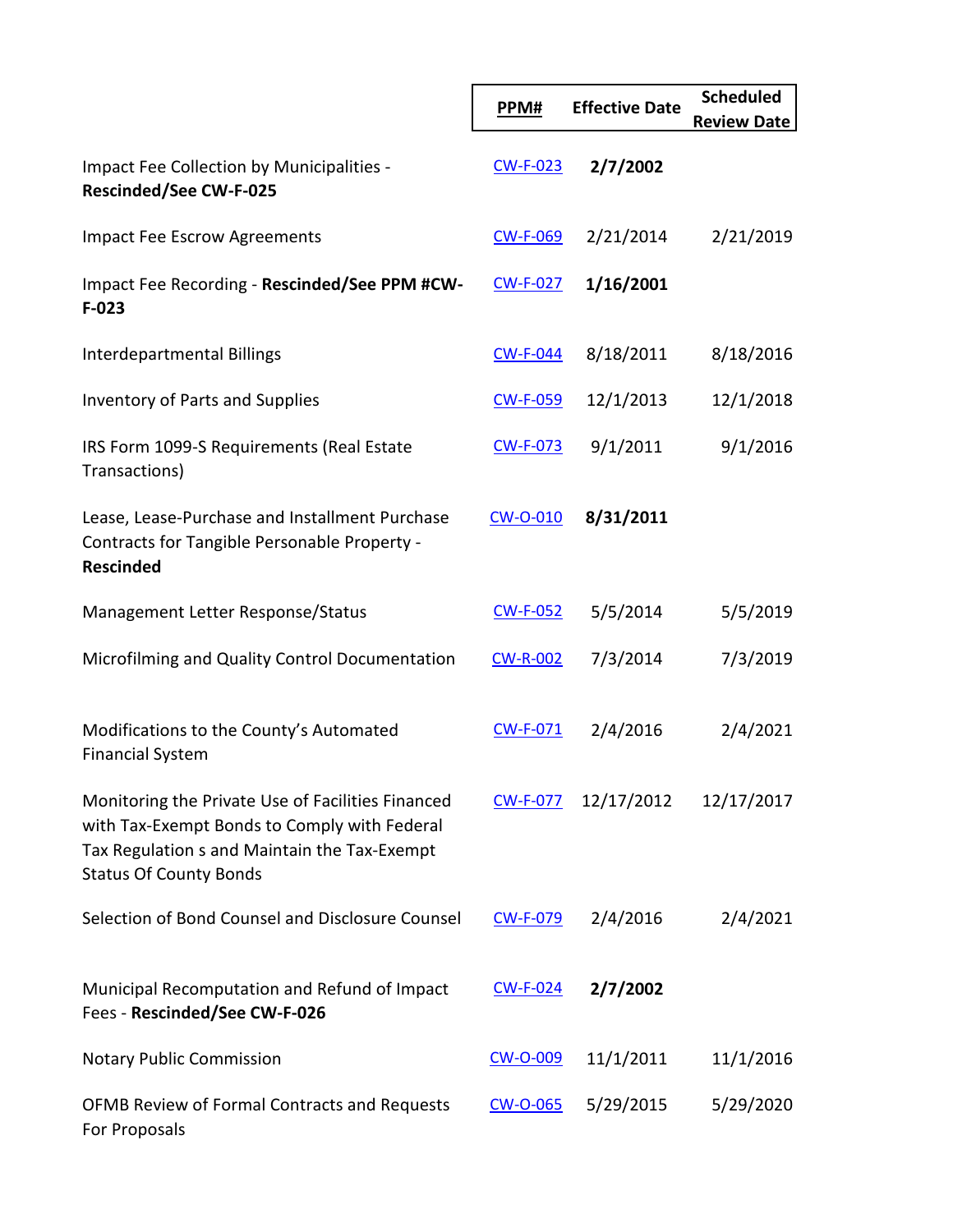|                                                                                                                          | PPM#            | <b>Effective Date</b> | <b>Scheduled</b><br><b>Review Date</b> |
|--------------------------------------------------------------------------------------------------------------------------|-----------------|-----------------------|----------------------------------------|
| Petty Cash, Change Funds & Imprest Checking<br><b>Accounts</b>                                                           | $CW-F-041$      | 10/1/2014             | 10/1/2019                              |
| Physical Identification and Management of County-<br><b>Owned Fixed Assets</b>                                           | CW-O-026        | 4/18/2013             | 4/18/2018                              |
| Physical Identification of County Owned Fixed<br><b>Assets - Rescinded</b>                                               | $CW-L-011$      | 1/12/2001             |                                        |
| Policy for Accepting Letters of Credit                                                                                   | <b>CW-F-055</b> | 4/8/2015              | 4/8/2020                               |
| Procedure Regarding Front-End Loading and<br><b>Unbalanced Bids for Construction Contracts</b>                           | <b>CW-O-042</b> | 4/2/2012              | 4/2/2016                               |
| Procedure and Policy Regarding Acceptance of<br><b>Escrow Agreements</b>                                                 | <b>CW-F-040</b> | 4/8/2016              | 4/8/2021                               |
| Procedure and Policy Regarding Acceptance of<br>Performance Bonds and Payment Bonds                                      | <b>CW-F-056</b> | 5/20/2015             | 5/20/2020                              |
| Delegated Authority for Execution of County<br><b>Contracts and Agreements</b>                                           | $CW$ -O-051     | 5/20/2015             | 5/20/2020                              |
| Procedure and Policy Regarding SBE Requirements<br><b>Related to Construction and Professional Services</b><br>Contracts | CW-O-049        | 7/3/2014              | 7/3/2019                               |
| <b>Public Service Tax Compliance</b>                                                                                     | <b>CW-F-035</b> | 7/17/2012             | 7/17/2017                              |
| Impact Fee Refunds, Recalculations & Adjustments                                                                         | <b>CW-F-026</b> | 4/21/2015             | 4/21/2020                              |
| Receivables Collections and Write-Offs                                                                                   | <b>CW-F-048</b> | 3/10/2015             | 3/10/2020                              |
| Reconciliation of Departmental Accounting<br>Records To The County's Financial System Records                            | <b>CW-F-017</b> | 4/24/2012             | 4/24/2017                              |
| Records of the Board of County Commissioners<br>Maintained by the Clerk & Comptroller                                    | <b>CW-R-012</b> | 9/6/2012              | 9/6/2017                               |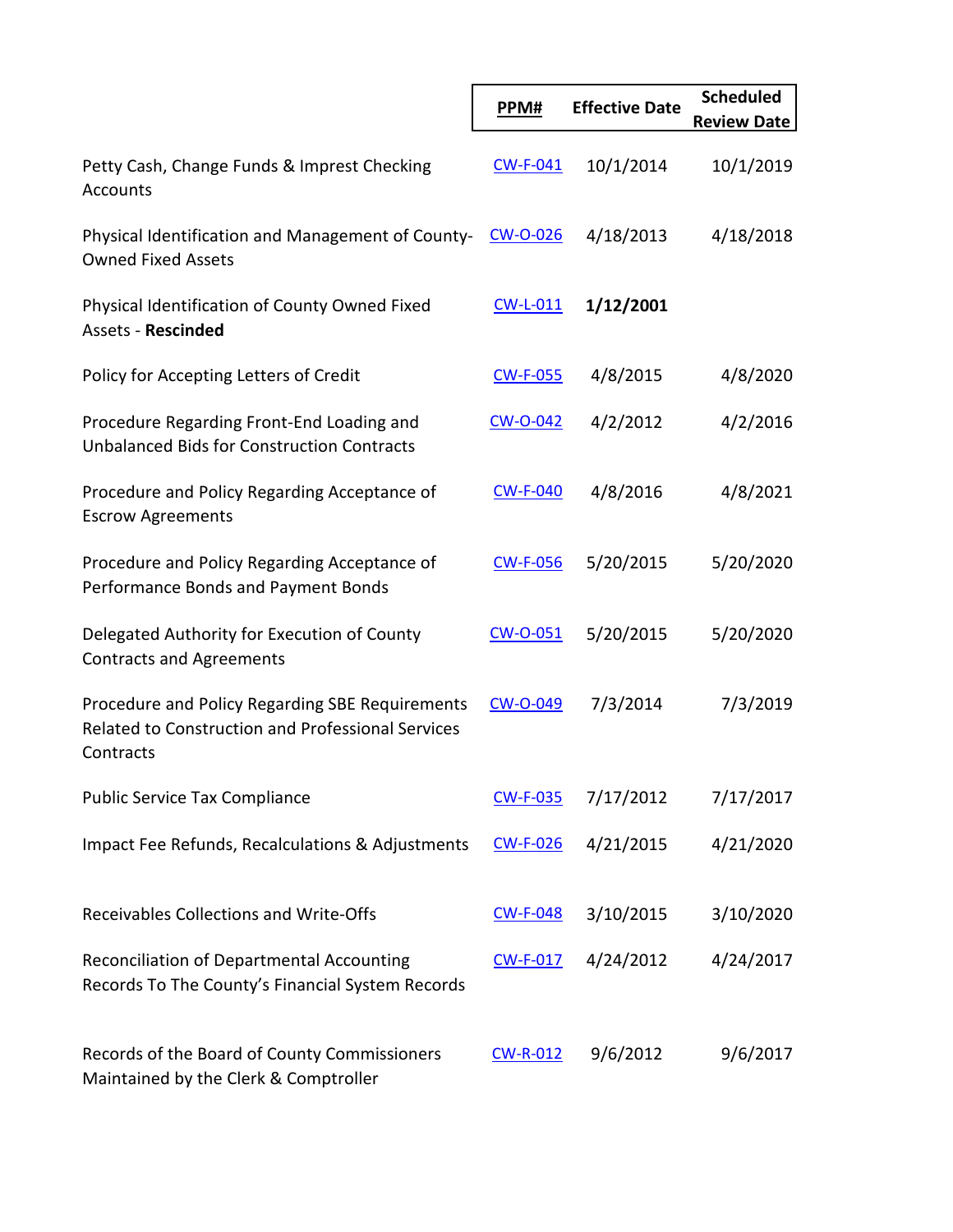|                                                                                 | PPM#            | <b>Effective Date</b> | <b>Scheduled</b><br><b>Review Date</b> |
|---------------------------------------------------------------------------------|-----------------|-----------------------|----------------------------------------|
| Records Management Program                                                      | <b>CW-R-001</b> | 12/1/2015             | 12/1/2020                              |
| Refund of Impact Fees by the County Finance<br>Department - Rescinded           | <b>CW-F-028</b> | 1/16/2001             |                                        |
| Reporting Requirements for Impact Fee System -<br><b>Rescinded</b>              | <b>CW-F-030</b> | 11/1/2007             |                                        |
| Revenue Forecasting and Monitoring                                              | <b>CW-F-046</b> | 9/7/2011              | 9/7/2016                               |
| Revenue-Producing Contracts and Ordinances                                      | <b>CW-F-047</b> | 4/8/2016              | 4/8/2021                               |
| Review and Approval of Impact Fee Credits for<br>Developments in Municipalities | <b>CW-F-034</b> | 7/17/2012             | 7/17/2017                              |
| Sales Tax Collection and Reporting                                              | <b>CW-F-018</b> | 11/1/2010             | 11/1/2015                              |
| Stay of Records Destruction ("Records Hold")                                    | <b>CW-R-003</b> | 3/29/2016             | 3/29/2021                              |
| Surplus Asset Program - Rescinded                                               | CW-O-025        | 8/31/2011             |                                        |
| Surplus Land Sales Proceeds Disposition -<br><b>Rescinded</b>                   | <b>CW-F-038</b> | 8/1/2011              |                                        |
| Tags, Registrations and Titles for County Vehicles                              | CW-O-074        | 12/12/2011            | 12/12/2016                             |
| The Negotiation of Non-Standard<br>Contracts/Agreements-Rescinded               | <b>CW-O-056</b> | 5/15/2009             |                                        |
| <b>Thrift Store Operations</b>                                                  | <b>CW-O-068</b> | 10/11/2013            | 10/11/2018                             |
| Travel                                                                          | <b>CW-F-009</b> | 7/11/2014             | 7/11/2019                              |
| <b>Warranty Claims</b>                                                          | <b>CW-F-045</b> | 1/21/2016             | 1/21/2021                              |
| <u>HUMAN RESOURCES</u>                                                          |                 |                       |                                        |
| <b>Affirmative Action Plan (AAP)</b>                                            | <b>CW-P-028</b> | 6/13/2013             | 6/13/2018                              |
| <b>Alternative Work Schedules</b>                                               | $CW-P-042$      | 3/29/2016             | 3/29/2021                              |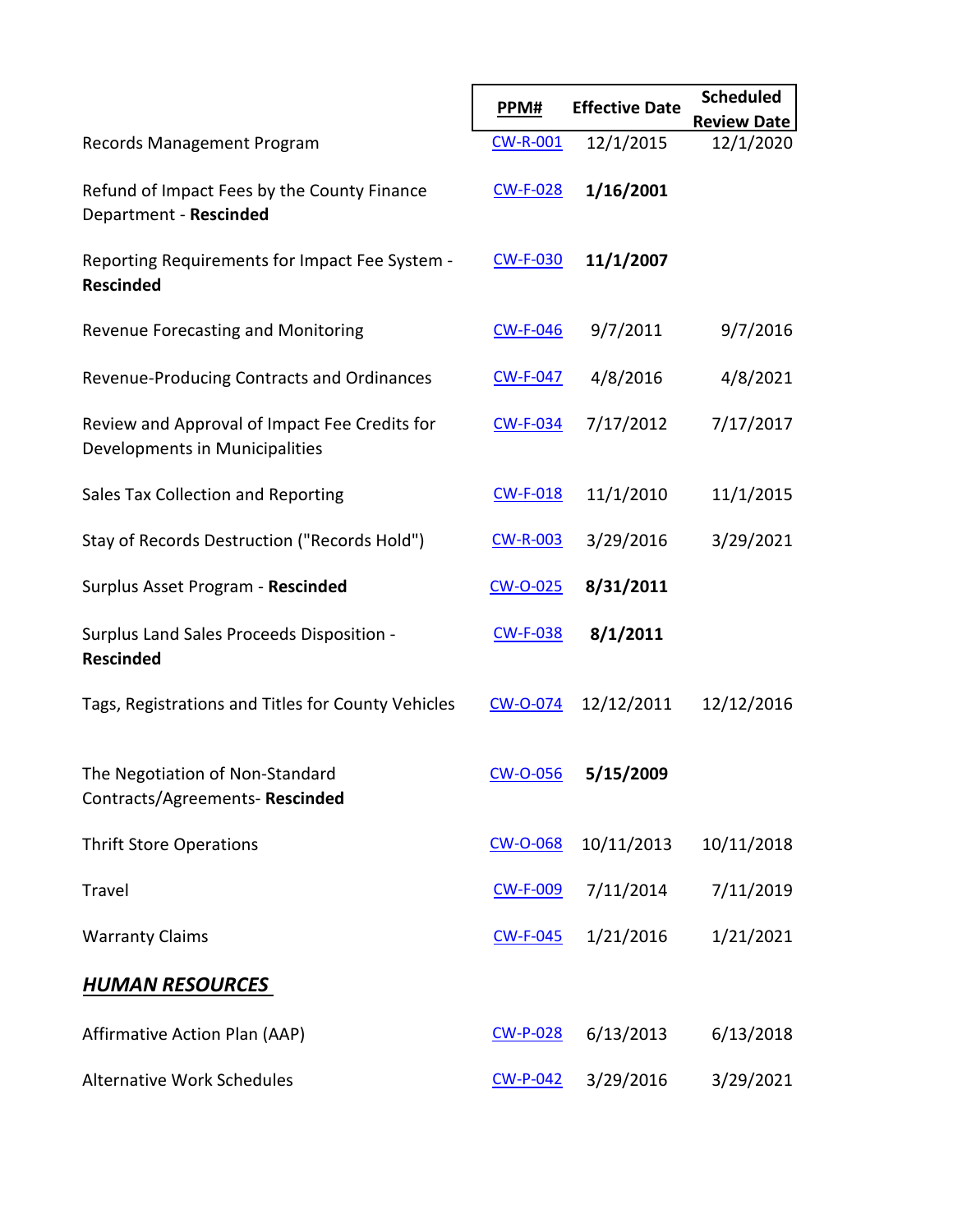|                                                                                             | PPM#            | <b>Effective Date</b> | <b>Scheduled</b><br><b>Review Date</b> |
|---------------------------------------------------------------------------------------------|-----------------|-----------------------|----------------------------------------|
| Americans With Disabilities Act (ADA) of 1990 -<br>Rescinded/See PPM# CW-P-029              | $CW-P-051$      | 6/13/2013             |                                        |
| Applicant Interviews - Rescinded/See PPM# CW-P-<br>004                                      | $CW-P-014$      | 7/1/1998              |                                        |
| Assessor/Interviewer Travel Reimbursement -<br><b>Rescinded</b>                             | $CW-P-024$      | 8/1/2005              |                                        |
| <b>Classification Review Committee</b>                                                      | <b>CW-P-044</b> | 12/10/2015            | 12/10/2020                             |
| Compensatory Time - Rescinded                                                               | <b>CW-P-049</b> | 9/10/2007             |                                        |
| <b>Controlled Substances Use and Testing Policy</b>                                         | <b>CW-P-060</b> | 12/17/2012            | 12/17/2017                             |
| County Suggestion Awards Program - Rescinded                                                | $CW-P-015$      | 1/23/1991             |                                        |
| Deferred Compensation - Financial Hardship<br>Review Committee - Rescinded                  | <b>CW-P-033</b> | 5/11/2010             |                                        |
| Deferred Retirement Option Program (DROP)                                                   | <b>CW-P-065</b> | 5/22/2015             | 5/22/2020                              |
| Deletion of Vacant Positions - Rescinded                                                    | $CW-P-043$      | 6/8/1994              |                                        |
| Discrimination, Harassment and Reasonable<br>Accommodation and Retaliation in the Workplace | <b>CW-P-029</b> | 6/13/2013             | 6/13/2013                              |
| <b>Emergency Compensation Policy</b>                                                        | <b>CW-P-076</b> | 12/18/2013            | 12/18/2018                             |
| <b>Emergency Service Agreement - Rescinded</b>                                              | <b>CW-P-005</b> | 2/9/1998              |                                        |
| Employee Development LPN Work-Study Program -<br><b>Rescinded</b>                           | <b>CW-P-032</b> | 8/11/1997             |                                        |
| Employee Development Program - Rescinded                                                    | CW-P-019        | 4/25/1994             |                                        |
| Employee Development Steering Committee -<br><b>Rescinded</b>                               | <b>CW-P-034</b> | 8/1/2005              |                                        |
| Employee Donations of Vacation Leave To Other<br><b>County Employees</b>                    | <b>CW-P-059</b> | 9/1/2015              | 9/1/2020                               |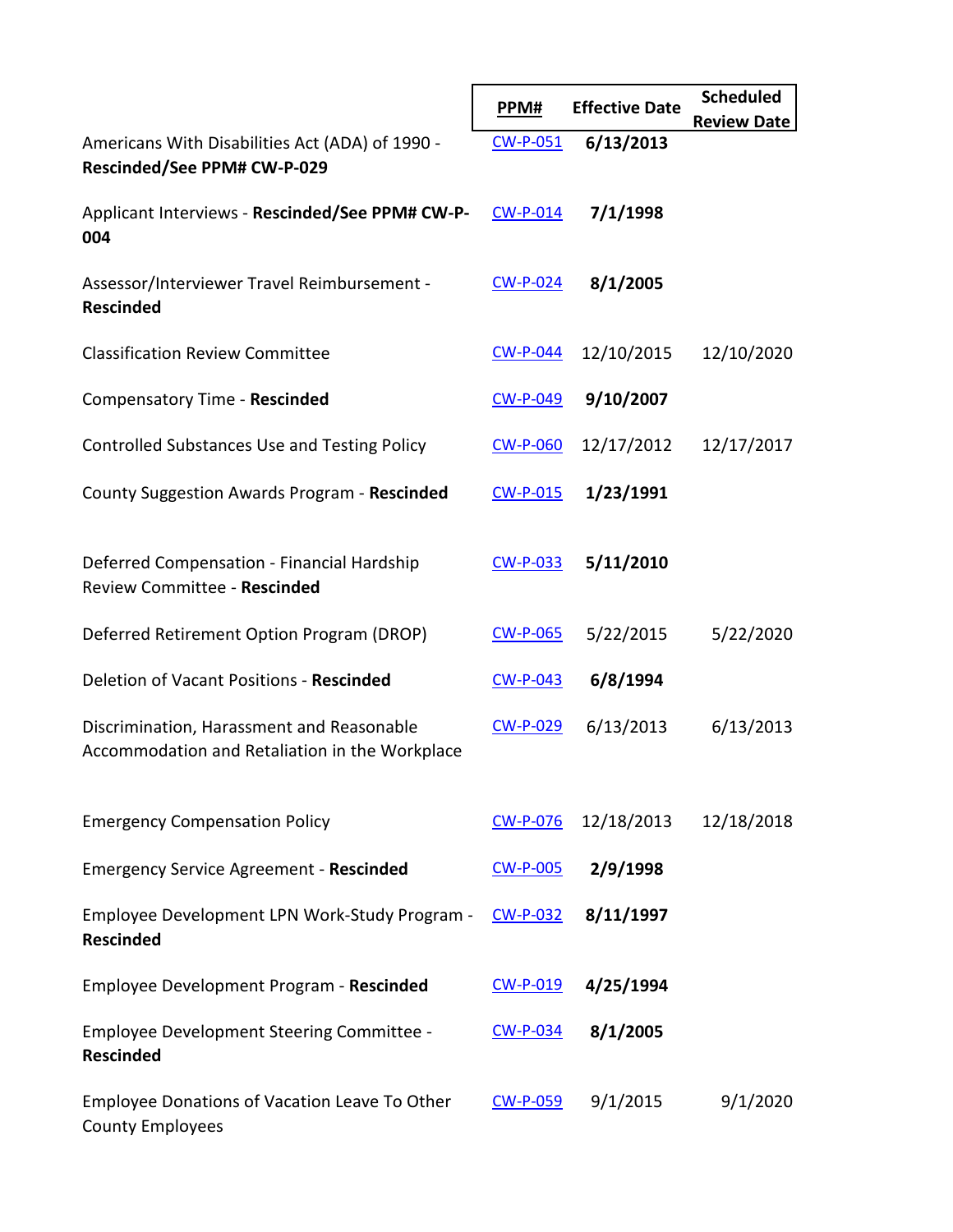|                                                                                                                  | PPM#            | <b>Effective Date</b> | <b>Scheduled</b><br><b>Review Date</b> |
|------------------------------------------------------------------------------------------------------------------|-----------------|-----------------------|----------------------------------------|
| <b>Employee Retirement - Rescinded</b>                                                                           | <b>CW-P-010</b> | 11/24/1997            |                                        |
| <b>Employment Categories Other Than Regular</b><br>Employment                                                    | <b>CW-P-007</b> | 4/24/2014             | 4/24/2019                              |
| <b>Employee Tuition Reimbursement Program</b>                                                                    | <b>CW-P-008</b> | 10/1/2014             | 10/1/2019                              |
| <b>Employees Unable to Perform Assigned Duties</b><br>Due to Illness/Injury/Disability                           | <b>CW-P-054</b> | 1/28/2014             | 1/28/2019                              |
| <b>Employment of Qualified Persons with Disabilities</b><br>and the Accommodation Process                        | <b>CW-P-017</b> | 6/13/2013             | 6/13/2013                              |
| <b>Ethics Training For Employees and Officials</b>                                                               | <b>CW-P-079</b> | 8/5/2014              | 8/5/2019                               |
| Executive Certificate Program in Public<br>Management - Rescinded                                                | $CW-P-031$      | 6/25/1991             |                                        |
| Family and Medical Leave Act and Domestic<br>Partner Leave                                                       | <b>CW-P-077</b> | 5/14/2012             | 5/14/2017                              |
|                                                                                                                  |                 | 12/17/2012            | 12/17/2017                             |
| <b>Hiring Process</b>                                                                                            | <b>CW-P-004</b> |                       |                                        |
| Job Applicant Travel Expense Reimbursement<br>(Executive, Administrative and Professional<br>Positions)          | $CW-F-011$      | 12/17/2012            | 12/17/2017                             |
| Labor Relations Negotiating Team                                                                                 | <b>CW-P-011</b> | 3/21/2013             | 3/21/2018                              |
| Layoff Procedures                                                                                                | <b>CW-P-047</b> | 4/22/2014             | 4/22/2019                              |
| Leadworker Pay                                                                                                   | CW-P-081        | 1/7/2013              | 1/7/2018                               |
| Local Annuity Contribution Rate for Members<br>Who Opt Out of the Senior Management Service<br>Class - Rescinded | <b>CW-P-074</b> | 5/22/2015             |                                        |
| Management Assessment and Training Program -<br><b>Rescinded</b>                                                 | <b>CW-P-038</b> | 9/25/1997             |                                        |
| Management by Objectives - Rescinded                                                                             | CW-O-017        | 9/25/1997             |                                        |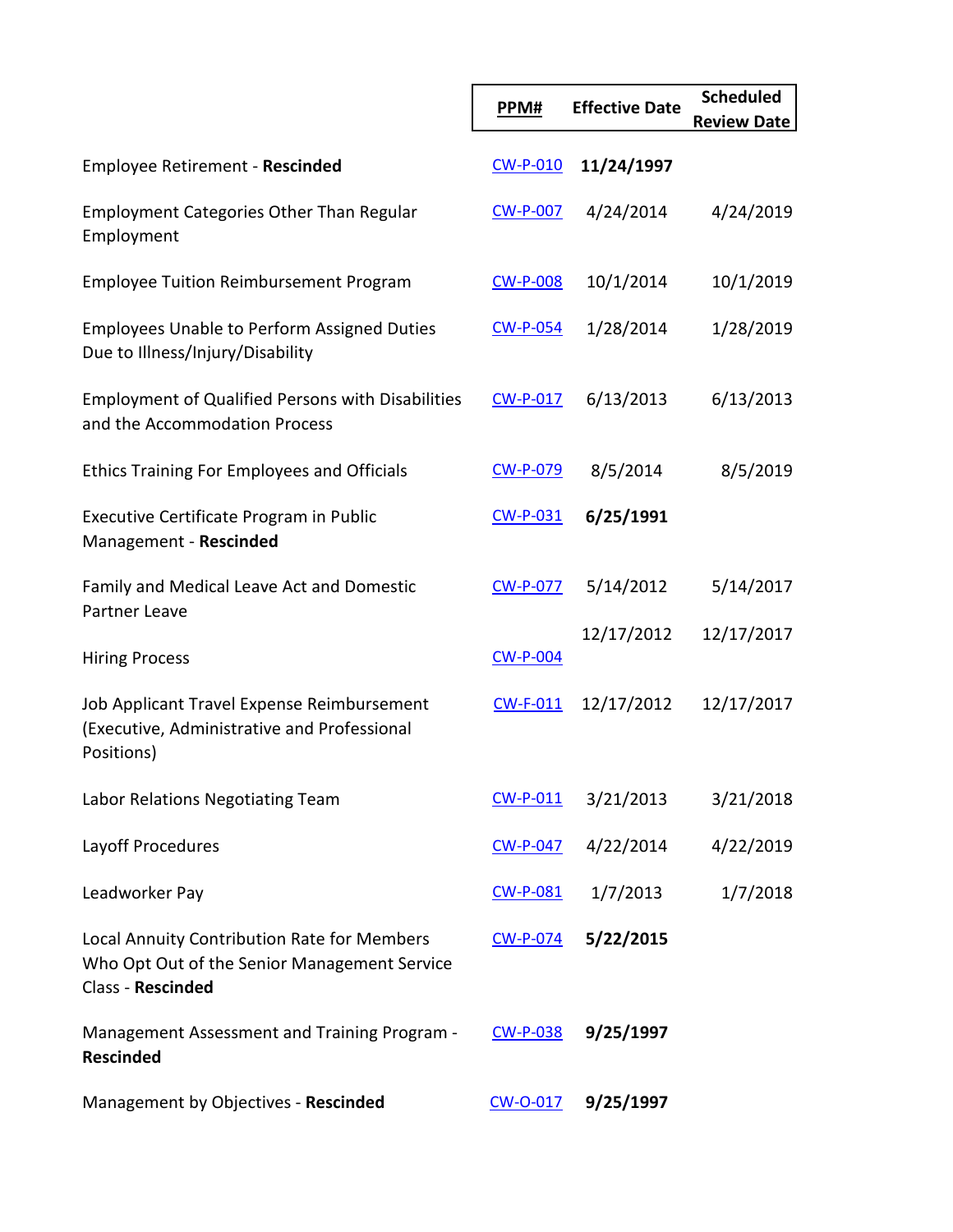|                                                                                                                                     | PPM#            | <b>Effective Date</b> | <b>Scheduled</b><br><b>Review Date</b> |
|-------------------------------------------------------------------------------------------------------------------------------------|-----------------|-----------------------|----------------------------------------|
| Minimum Hiring Age - Rescinded/See PPM# CW-P-<br>004                                                                                | $CW-P-013$      | 7/1/1998              |                                        |
| Moving Expense Reimbursement                                                                                                        | $CW-F-012$      | 12/17/2012            | 12/17/2017                             |
| One-Day Travel - Rescinded/See PPM# CW-F-009                                                                                        | <b>CW-F-010</b> | 12/15/1991            |                                        |
| <b>Payroll Deductions</b>                                                                                                           | $CW-P-061$      | 5/22/2015             | 5/22/2020                              |
| <b>Personnel Action Forms</b>                                                                                                       | <b>CW-P-003</b> | 11/5/2015             | 11/5/2020                              |
| Personnel Appeals Board                                                                                                             | <b>CW-P-055</b> | 5/15/2013             | 5/15/2018                              |
| <b>Personnel Records</b>                                                                                                            | <b>CW-P-009</b> | 5/15/2013             | 5/15/2018                              |
| <b>Political Activities of County Employees</b>                                                                                     | <b>CW-P-012</b> | 12/17/2012            | 12/17/2017                             |
| Prevention of Sexual Abuse and Childcare<br><b>Background Checks</b>                                                                | <b>CW-P-075</b> | 6/13/2013             | 6/13/2018                              |
| Procedures for Position Reclassifications and<br>Upgrades - Rescinded                                                               | <b>CW-P-046</b> | 8/16/2002             |                                        |
| Reasonable Accommodation of Religious Practices<br>Rescinded/See PPM# CW-P-029                                                      | <b>CW-P-027</b> | 6/13/2013             |                                        |
| Requests for Initial Salary Above Minimum Levels                                                                                    | <b>CW-P-040</b> | 5/15/2013             | 5/15/2018                              |
| Service Awards Program - Rescinded                                                                                                  | $CW-P-018$      | 12/17/2012            |                                        |
| Severance Payments, Release of-Rescinded                                                                                            | <b>CW-P-066</b> | 3/21/2013             |                                        |
| Sexual Harassment - Rescinded/See PPM# CW-P-<br>029                                                                                 | $CW-P-016$      | 9/25/1997             |                                        |
| <b>Special Salary Adjustments</b>                                                                                                   | <b>CW-P-035</b> | 5/22/2015             | 5/22/2020                              |
| Submission of Interview Questions to Personnel<br>Prior to Department Receipt of Referral Lists(s) -<br>Rescinded/See PPM# CW-P-004 | $CW-P-041$      | 7/1/1998              |                                        |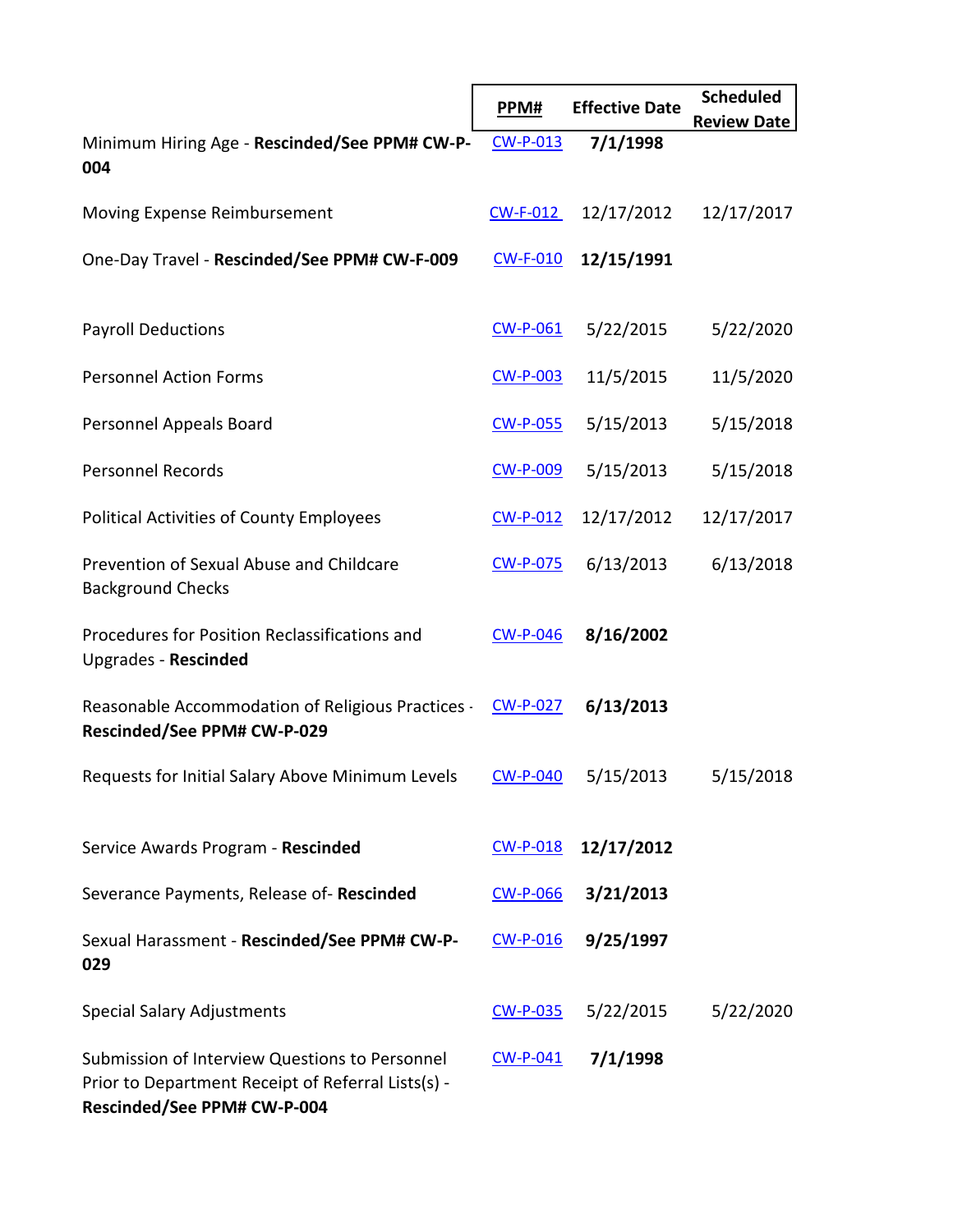|                                                                                 | PPM#            | <b>Effective Date</b> | <b>Scheduled</b><br><b>Review Date</b> |
|---------------------------------------------------------------------------------|-----------------|-----------------------|----------------------------------------|
| <b>Supervisory Orientation</b>                                                  | <b>CW-P-030</b> | 7/8/2011              | 7/8/2016                               |
| Supplemental Pay for Military Reservists Called to<br><b>Active Duty</b>        | <u>CW-P-062</u> | 4/25/2011             | 4/25/2016                              |
| Time and Attendance Records                                                     | <b>CW-P-048</b> | 7/8/2011              | 7/8/2016                               |
| Time and Attendance Records for Exempt<br><b>Employees - Rescinded</b>          | <b>CW-P-056</b> | 9/2/1998              |                                        |
| <b>Unemployment Compensation</b>                                                | <b>CW-P-020</b> | 5/22/2015             | 5/22/2020                              |
| Use of Temporary Agency Personnel - Rescinded                                   | <b>CW-P-050</b> | 6/8/1994              |                                        |
| <b>INFORMATION SYSTEMS SERVICES</b>                                             |                 |                       |                                        |
| Access to the Palm Beach County Enterprise<br>Network                           | CW-O-061        | 10/2/2012             | 10/2/2017                              |
| Cellular Telephone Stipends                                                     | <b>CW-O-085</b> | 1/1/2013              | 1/1/2018                               |
| County-Supplied Landline Communications-Voice<br>Transmission                   | <b>CW-O-066</b> | 2/1/2014              | 2/1/2019                               |
| County Supplied Cell Phones & Smartphones,<br>Satellite Phones, and Air Cards   | <b>CW-O-020</b> | 1/1/2013              | 1/1/2018                               |
| <b>Enterprise Geographic Information System</b><br>Maintenance and Management   | <b>CW-R-009</b> | 8/25/2011             | 8/25/2016                              |
| Geographic Information Maintenance,<br>Management and Dissemination - Rescinded | <b>CW-R-007</b> | 11/18/2003            |                                        |
| <b>Information Technology Security Policies</b>                                 | CW-O-059        | 7/3/2014              | 7/3/2019                               |
| <b>Information Technology Governance Policies</b>                               | CW-O-079        | 9/1/2005              | 8/13/2015                              |
| Internet Use Policy                                                             | <b>CW-R-008</b> | 8/2/2010              | 8/2/2015                               |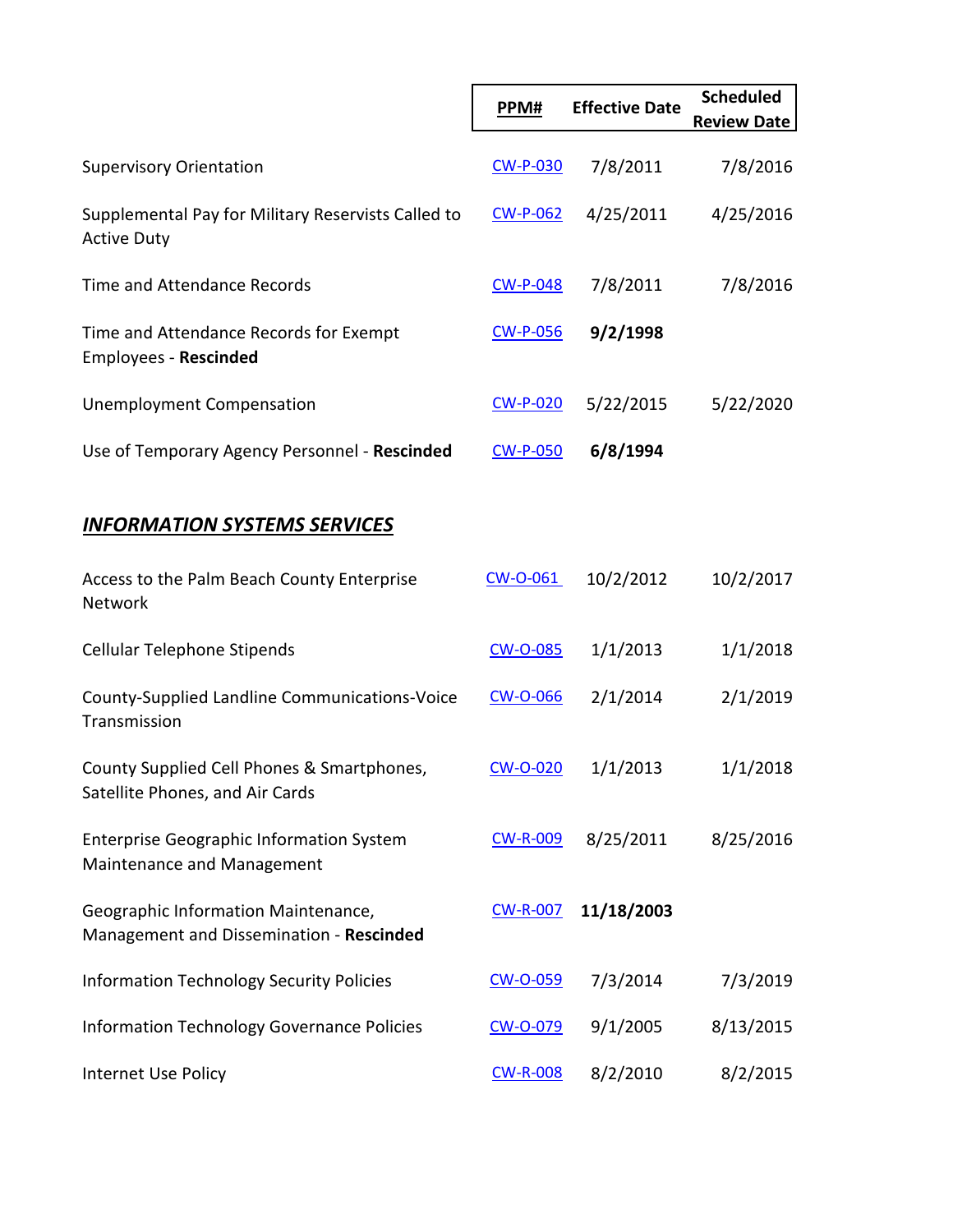|                                                                                                                                                      | PPM#            | <b>Effective Date</b> | <b>Scheduled</b>   |
|------------------------------------------------------------------------------------------------------------------------------------------------------|-----------------|-----------------------|--------------------|
| Micro Computer Guidelines for the Agencies<br>Under the BCC - Rescinded                                                                              | <b>CW-L-028</b> | 10/1/1998             | <b>Review Date</b> |
| Privacy of Oral, Wire, and Wireless<br>Communications                                                                                                | <b>CW-O-081</b> | 6/15/2011             | 6/15/2016          |
| Request for Data Processing/Word Processing<br>Equipment & Services - Rescinded                                                                      | <b>CW-L-006</b> | 10/1/1998             |                    |
| Standards for Address Records in Electronic<br>Databases                                                                                             | <b>CW-O-047</b> | 6/14/2011             | 6/14/2016          |
| Standards for Departmental Intranet Web-Based<br>Application, Design, Deployment & Maintenance                                                       | CW-O-078        | 2/1/2005              | 8/13/2015          |
| Standards for Web Page Design, Deployment and<br>Maintenance                                                                                         | CW-O-073        | 10/16/2015            | 10/16/2020         |
| <b>INTERNAL AUDIT</b>                                                                                                                                |                 |                       |                    |
| Notification to County Internal Auditor's Office of<br>Outside Audits and Response and Corrective<br>Action to Internal Audit Report Recommendations | <b>CW-L-029</b> | 6/12/2013             | 6/12/2018          |
| <b>OFFICE OF INSPECTOR GENERAL</b>                                                                                                                   |                 |                       |                    |
| Employee Reporting of a Matter to the Office of<br><b>Inspector General</b>                                                                          | <u>CW-O-086</u> | 1/3/2013              | 1/3/2018           |
| OFFICE OF SMALL BUSINESS ASSISTANCE                                                                                                                  |                 |                       |                    |
| Small Business Enterprise Program Policies and<br><b>Procedures Manual</b>                                                                           | $CW$ -O-043     | 1/1/2011              | 1/1/2016           |
| <b>PARKS &amp; RECREATION</b>                                                                                                                        |                 |                       |                    |
| Tree Memorial Program - Rescinded                                                                                                                    | CW-O-072        | 7/15/2004             |                    |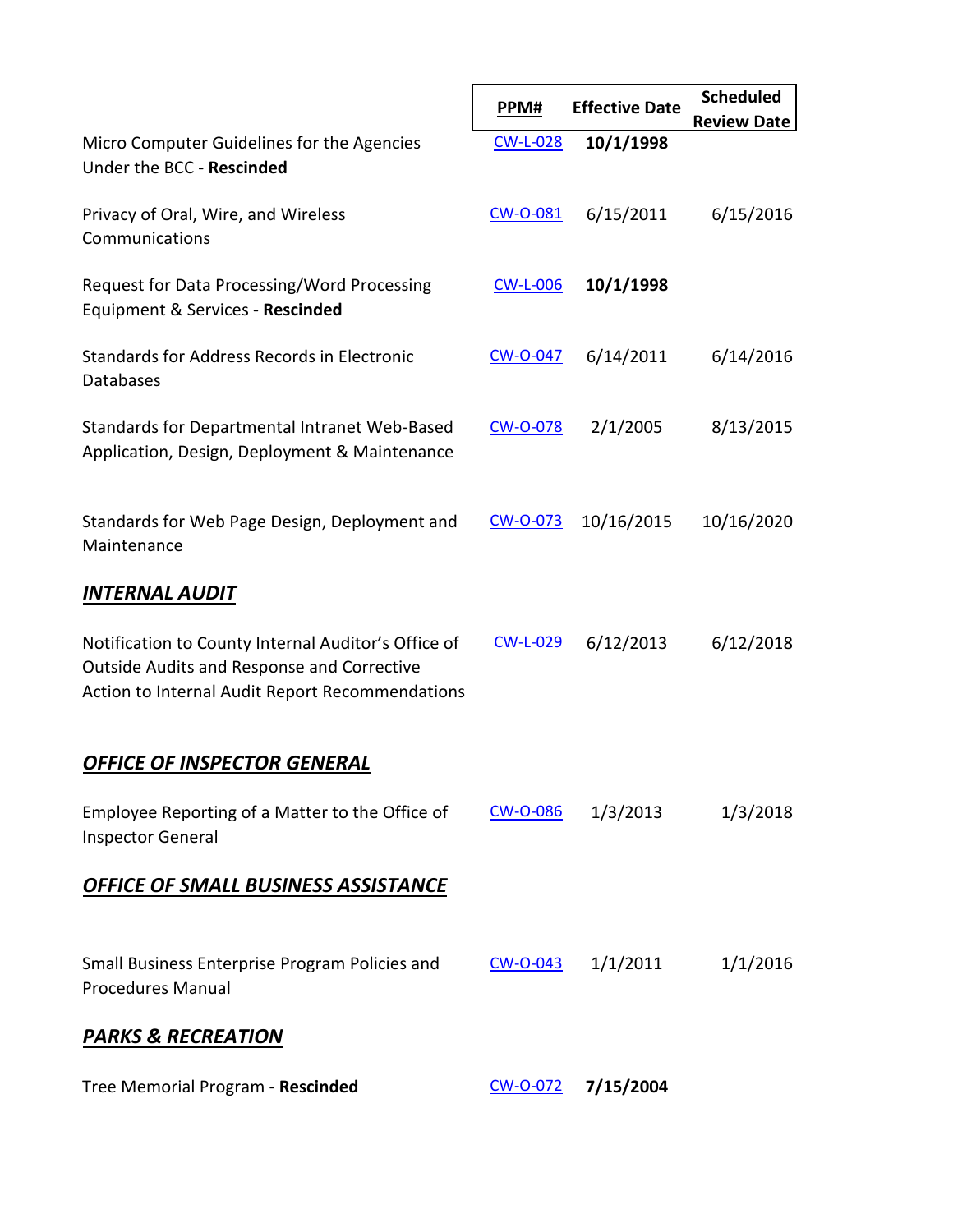|                                                                                 | PPM#            | <b>Effective Date</b> | <b>Scheduled</b><br><b>Review Date</b> |
|---------------------------------------------------------------------------------|-----------------|-----------------------|----------------------------------------|
| PLANNING, ZONING & BUILDING<br>Land Development Regulation Amendment<br>Process | <b>CW-L-038</b> | 2/10/2016             | 2/10/2021                              |
| Municipal Boundary Changes - Rescinded                                          | $CW-L-031$      | 9/10/2010             |                                        |
| <b>PUBLIC AFFAIRS</b>                                                           |                 |                       |                                        |
| Channel 20 Sponsorship Policy                                                   | CW-O-053        | 3/26/2013             | 3/26/2018                              |
| Channel 20 Program Selection Policy - Rescinded                                 | CW-O-054        | 1/16/2015             |                                        |
| Channel 20 Programming Procedure                                                | CW-O-055        | 1/15/2015             | 1/16/2020                              |
| Citizens' Service Center Policy and Procedures -<br><b>Rescinded</b>            | $CW$ -0-012     | 6/14/2010             |                                        |
| <b>Funding for Community Consensus-Building Events</b><br>- Rescinded           | <b>CW-F-006</b> | 12/12/2011            |                                        |
| General Policies and Guidelines for Channel 20                                  | <b>CW-O-050</b> | 1/16/2015             | 1/16/2020                              |
| Hyperlinks from and to The Palm Beach County<br>Web Site                        | $CW-R-011$      | 6/12/2015             | 6/12/2020                              |
| Inserts in County Bills                                                         | CW-O-062        | 8/1/2011              | 8/1/2016                               |
| News Releases and Media Contact                                                 | $CW$ -O-011     | 5/1/2013              | 5/1/2018                               |
| Printing and Publication of County Documents                                    | <b>CW-L-005</b> | 4/16/2013             | 4/16/2018                              |
| Proclamations and Certificates of Appreciation                                  | <b>CW-O-046</b> | 8/18/2015             | 8/18/2020                              |
| Quality in Action - Rescinded                                                   | CW-P-025        | 2/25/1998             |                                        |
| Sale of Merchandise Displaying County Logo                                      | <b>CW-O-064</b> | 9/1/1996              | 6/21/2016                              |
| Social Media Policy                                                             | <b>CW-R-013</b> | 6/12/2015             | 6/12/2020                              |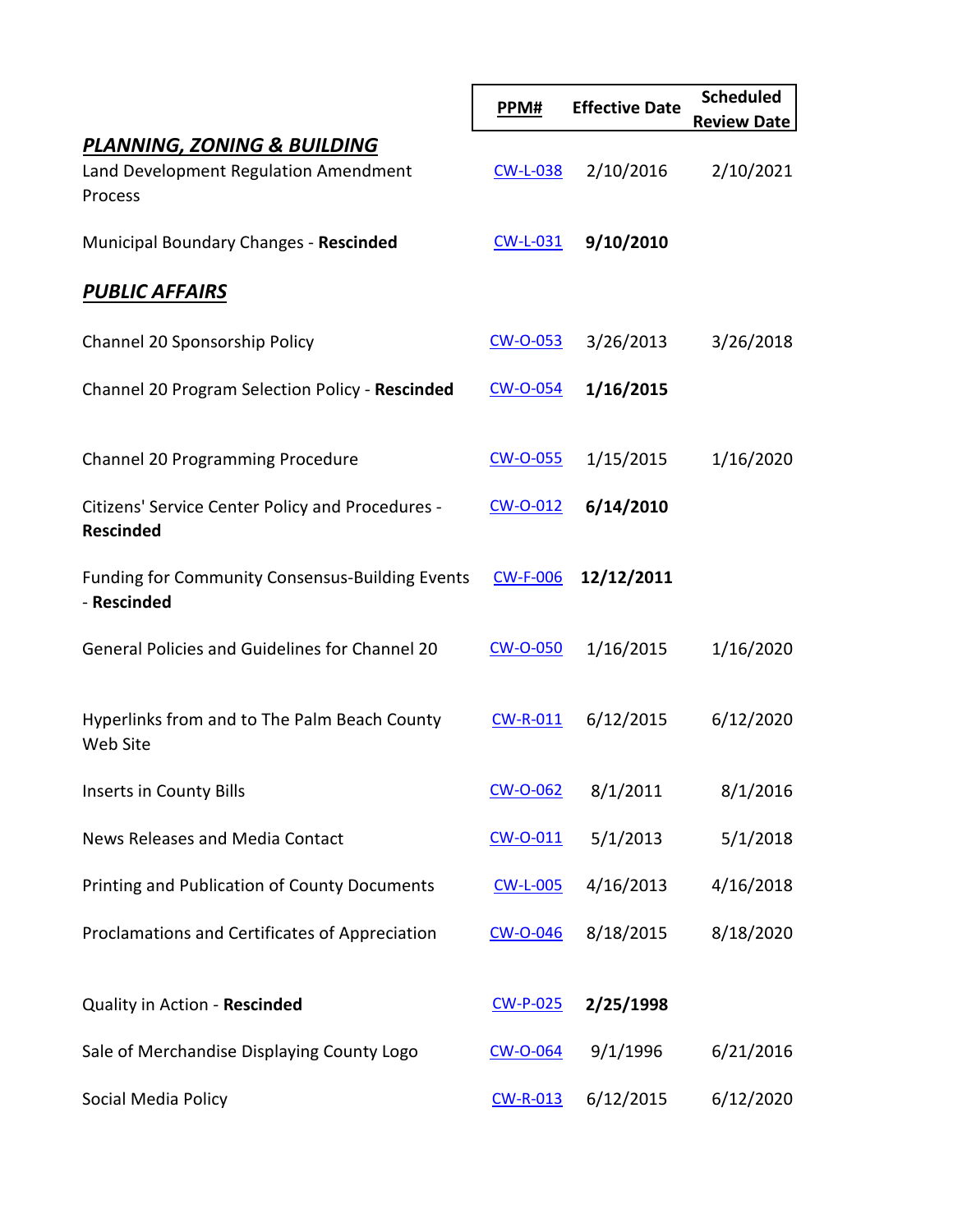|                                                                                                          |                 | <b>Effective Date</b> | <b>Scheduled</b>   |
|----------------------------------------------------------------------------------------------------------|-----------------|-----------------------|--------------------|
|                                                                                                          | PPM#            |                       | <b>Review Date</b> |
| Standardization of County Stationery, Envelopes,<br>Business Cards, Media Release Forms and Memo<br>Pads | <b>CW-L-009</b> | 4/14/2016             | 4/14/2021          |
| Standards for Web Page Design, Deployment and<br>Maintenance                                             | CW-O-073        | 10/14/2010            | 10/14/2015         |
| Use of County Logo                                                                                       | <b>CW-L-046</b> | 11/17/2015            | 11/17/2020         |
| Video Duplicating Fees for Channel 20 - Rescinded                                                        | <b>CW-F-022</b> | 8/1/1999              |                    |
| <b>PUBLIC SAFETY</b>                                                                                     |                 |                       |                    |
| Disaster Preparation and Recovery -<br>Documentation of Disaster - Related Expenditures                  | <b>CW-F-061</b> | 7/29/2011             | 7/29/2016          |
| Disaster Preparation and Recovery - Emergency<br>Alerting and Protection of Public Property              | $CW-L-001$      | 3/15/2012             | 3/15/2017          |
| <b>PURCHASING</b>                                                                                        |                 |                       |                    |
| Direct Payments for Goods and Services                                                                   | <b>CW-L-035</b> | 3/24/2016             | 3/24/2021          |
| Dues, Memberships and Subscriptions                                                                      | <b>CW-F-007</b> | 8/13/2012             | 8/13/2017          |
| <b>Emergency Use Credit Card(s)</b>                                                                      | <b>CW-L-045</b> | 9/1/2011              | 9/1/2016           |
| Postage for County Departments located in the<br>Governmental Center and the Judicial Center             | <b>CW-L-003</b> | 8/13/2014             | 8/13/2019          |
| Price Agreement - Rescinded/See CW-L-008                                                                 | CW-O-036        | 9/25/1997             |                    |
| <b>Procurement Protest Hearings</b>                                                                      | CW-L-039        | 2/1/2015              | 2/1/2020           |
| <b>Purchasing Ordinance Exemptions</b><br><b>Rescinded</b>                                               | <b>CW-L-034</b> | 1/21/2015             |                    |
| <b>Purchasing Policy and Procedures</b>                                                                  | <b>CW-L-008</b> | 1/22/2015             | 1/22/2020          |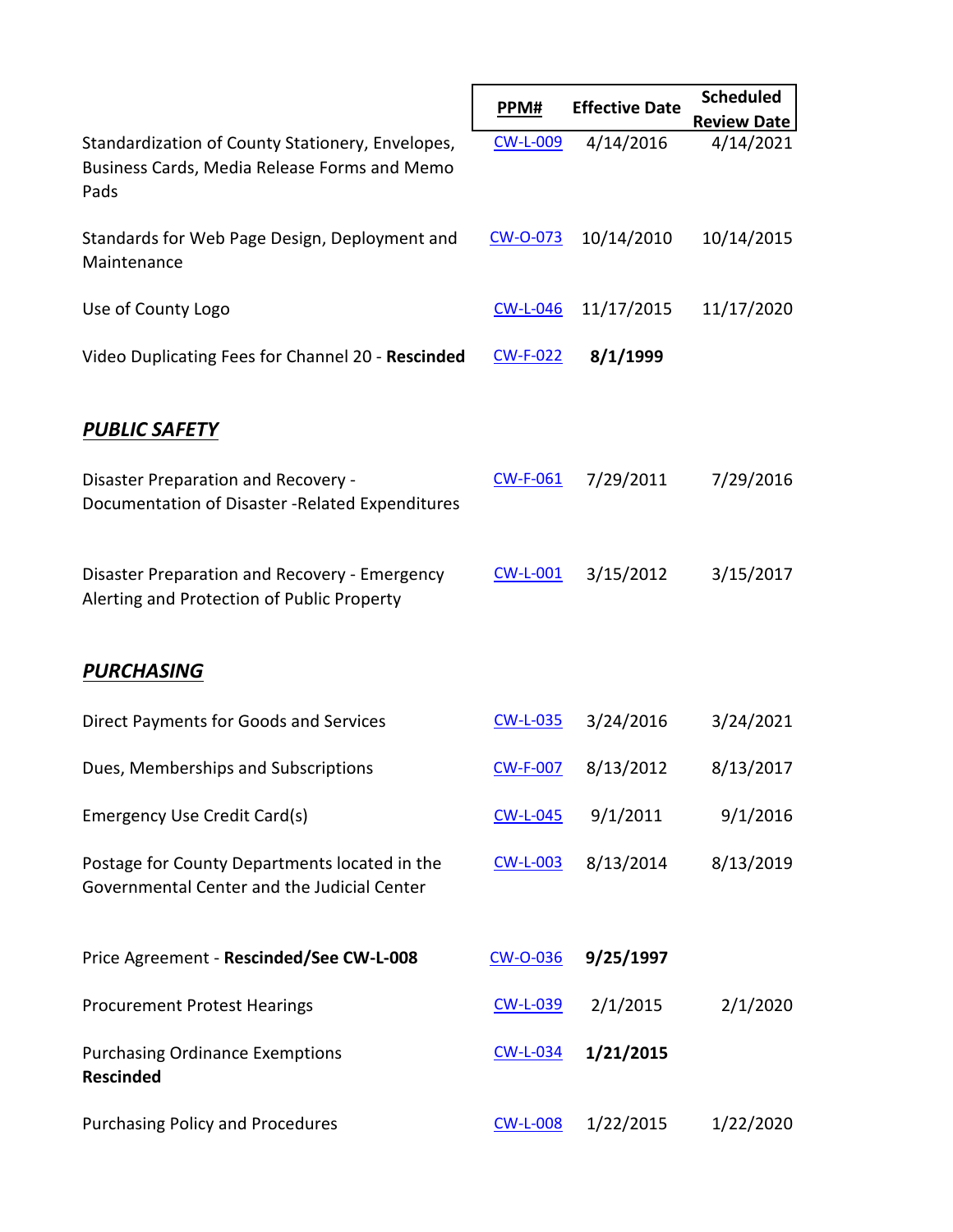|                                                                                  | PPM#            | <b>Effective Date</b> | <b>Scheduled</b><br><b>Review Date</b> |
|----------------------------------------------------------------------------------|-----------------|-----------------------|----------------------------------------|
| Purchasing Supplies from Small Stores - Rescinded                                | <b>CW-L-004</b> | 9/25/1997             |                                        |
| <b>RISK MANAGEMENT</b>                                                           |                 |                       |                                        |
| Accident and Incident Reporting                                                  | <b>CW-O-007</b> | 7/17/2012             | 7/17/2017                              |
| Asbestos Management Program                                                      | <b>CW-L-010</b> | 11/7/2013             | 11/7/2018                              |
| Automated External Defibrillators (AEDS) in<br>County Owned / Operated Buildings | <b>CW-O-076</b> | 12/17/2012            | 12/17/2017                             |
| Certificates of Insurance                                                        | <b>CW-F-076</b> | 4/8/2015              | 4/8/2020                               |
| Chain Saw Operation                                                              | CW-O-071        | 1/22/2004             | 5/11/2016                              |
| Collection of Claims for Damage to County<br>Property - Rescinded                | $CW-F-001$      | 2/1/2008              |                                        |
| <b>Confined Space Entry Procedures</b>                                           | <b>CW-O-077</b> | 7/20/2004             | 5/11/2016                              |
| Domestic Partner Tax Equity Policy                                               | <b>CW-P-082</b> | 10/1/2013             | 10/1/2018                              |
| <b>Electrical Safe Work Practices</b>                                            | <b>CW-O-080</b> | 9/7/2011              | 9/7/2016                               |
| <b>Employee Assistance Program</b>                                               | CW-P-045        | 5/27/2015             | 5/27/2021                              |
| Exposure Control Plan for the Prevention of<br>Tuberculosis - Rescinded          | <b>CW-P-069</b> | 6/10/2011             |                                        |
| <b>Fall Protection Policy</b>                                                    | <b>CW-P-070</b> | 7/10/2000             | 5/11/2016                              |
| Fire Safety & Emergency Evacuation Procedures                                    | $CW$ -0-022     | 4/24/2014             | 4/24/2019                              |
| Group Life and Health Insurance                                                  | $CW-P-023$      | 2/22/2012             | 2/22/2017                              |
| Hazardous Waste Management                                                       | <b>CW-O-006</b> | 7/17/2012             | 7/17/2017                              |
| <b>Hazard Communication</b>                                                      | $CW-P-071$      | 3/29/2016             | 3/29/2021                              |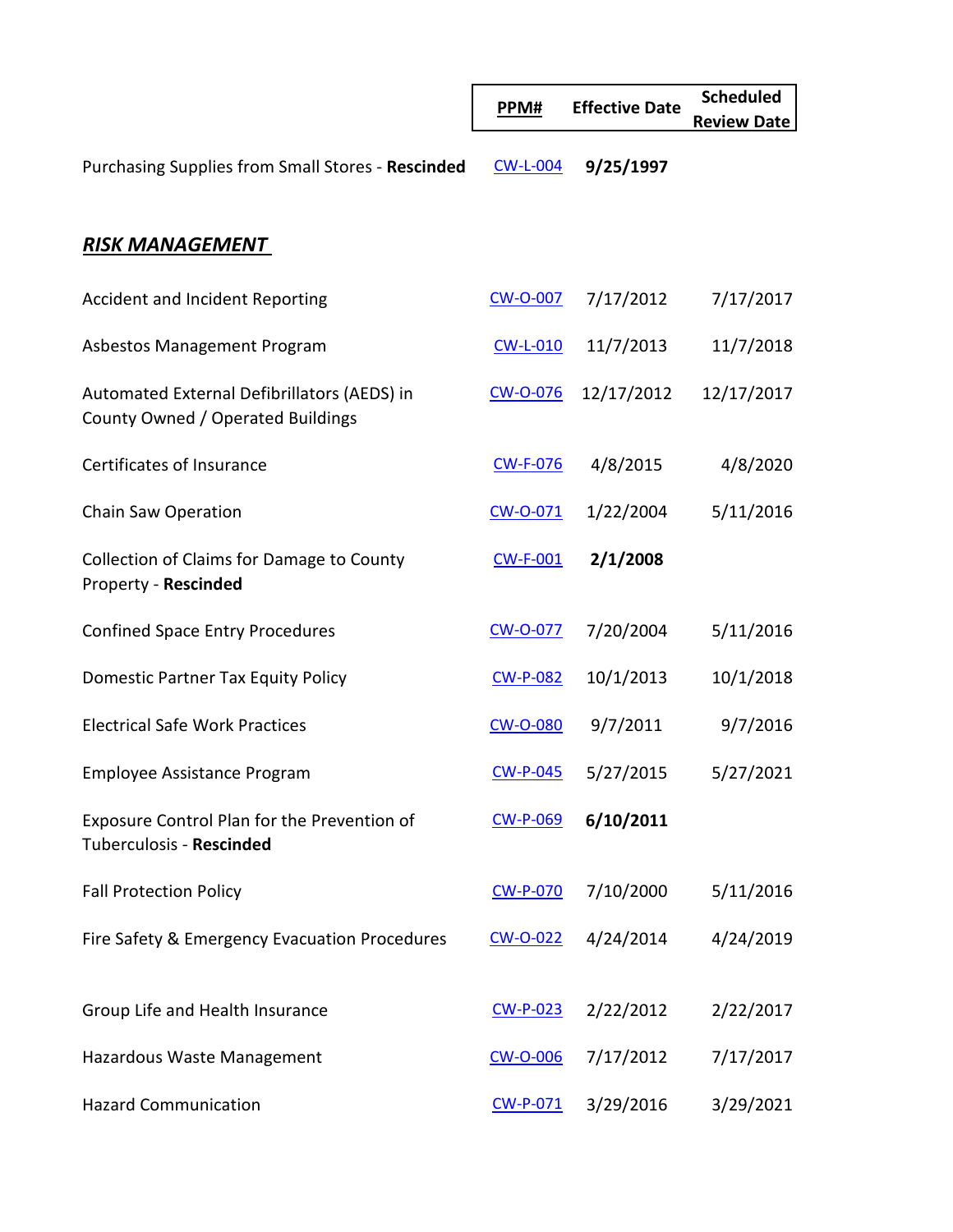|                                                                                                                                                                   | PPM#            | <b>Effective Date</b>                   | <b>Scheduled</b>   |
|-------------------------------------------------------------------------------------------------------------------------------------------------------------------|-----------------|-----------------------------------------|--------------------|
|                                                                                                                                                                   |                 |                                         | <b>Review Date</b> |
| Health Insurance Portability and Accountability<br>Act of 1996, as amended by the Hitech Act of the<br>American Recovery and Reincvestment Act of<br>2009 (HIPAA) | <b>CW-P-072</b> | 9/23/2013                               | 9/23/2018          |
| <b>Hearing Conservation Program</b>                                                                                                                               | <b>CW-P-078</b> | 5/20/2011                               | 5/20/2016          |
| Hot Work - Control of Fires and Explosions                                                                                                                        | CW-O-082        | 11/7/2013                               | 11/7/2018          |
| Indoor Air Quality (IAQ) Program                                                                                                                                  | <b>CW-L-037</b> | 2/9/2012                                | 2/9/2017           |
| Liability/Property Claim and Lawsuit Payments                                                                                                                     | <b>CW-P-064</b> | 10/2/2012                               | 10/2/2017          |
| Lockout/Tagout Policy                                                                                                                                             | CW-O-070        | 3/24/2016                               | 3/24/2021          |
| Loss or Damage to County Property                                                                                                                                 | <b>CW-F-075</b> | 5/13/2013                               | 5/13/2018          |
| Medical Leave of Absence - Rescinded                                                                                                                              | <b>CW-P-053</b> | 5/14/2012                               |                    |
| <b>Medical Monitoring</b>                                                                                                                                         | $CW-P-001$      | 2/23/2011                               | 2/23/2016          |
| Mileage Reimbursement Policy - Rescinded                                                                                                                          | <b>CW-F-005</b> | 12/15/1991                              |                    |
| Off Road Vehicles, Powered Industrial Trucks and<br>Watercraft (Equipment)                                                                                        | CW-O-083        | 11/7/2013                               | 11/7/2018          |
| <b>Prescription Safety Glasses</b>                                                                                                                                |                 | $\underline{\text{CW-O-084}}$ 6/12/2013 | 6/12/2018          |
| Respiratory Protection Program (RPP)                                                                                                                              | <b>CW-P-068</b> | 11/21/2011                              | 11/21/2016         |
| Return to Work After Non-Work Related Medical<br>Absence - Rescinded/See Merit Rule 9                                                                             | $CW-P-052$      | 5/22/2013                               |                    |
| Rules Relating to Payment of Group Insurance<br>Premiums                                                                                                          | <b>CW-P-022</b> | 12/1/2013                               | 12/1/2018          |
| <b>Safety Footwear Policy</b>                                                                                                                                     | CW-P-037        | 5/26/2016                               | 5/26/2021          |
| Safety Policy                                                                                                                                                     | <b>CW-O-005</b> | 12/17/2012                              | 12/17/2017         |
| <b>Smoking Policy</b>                                                                                                                                             | <b>CW-P-036</b> | 2/9/2015                                | 2/9/2020           |